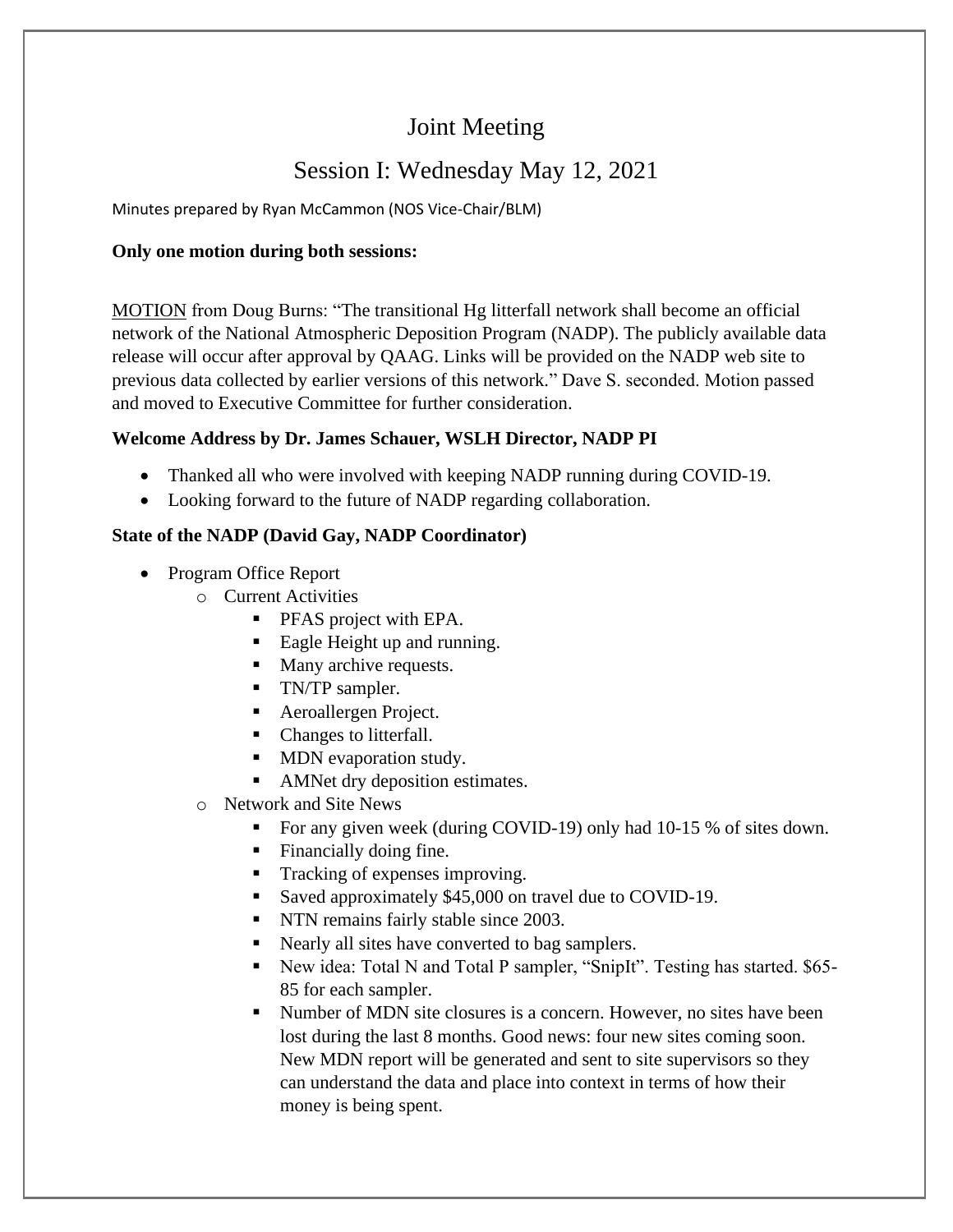- National Mercury Network bill still in the works in Congress.
- AMoN continues to see a steady increase in sites (four sites since last Fall). Ongoing effort to recoat the cores as a cost-savings measure. SAES project, "Sources and Fate of Ammonia Across the Landscape". AMoN could be big part of this study, however, the project needs funding first.
- AMNet continues to experience decline in the number of sites because it is expensive to operate a site. Currently working with EPA Region 5 to deploy a mobile monitoring trailer outfitted to meet AMNet specifications.
- Dry deposition estimates of GEM, GOM, and PBM using AMNet data. Goal is to model weekly dry deposition estimates that would line up with the MDN wet deposition measurements to get an estimation of total deposition.
- Some program highlights include the data reporting turnaround times of around 90 days for all of the networks. Also, a new NADP website is coming soon. Version 7 of the Governance Handbook is complete. QMP is complete as well. Ongoing efforts include recycling gloves, which would be a cost-savings as well as a trial run on recycling bags to help reduce costs. Social networking efforts continue to make great progress. Currently counting of 2020 publication highlights, could be well over 200. Site operator training continues to grow along with over the phone "interim site visits".

| 10:25:03 | From Douglas Burns: Would it be feasible to issue a similar type of report for<br>NTN sites?                                                                                                             |
|----------|----------------------------------------------------------------------------------------------------------------------------------------------------------------------------------------------------------|
| 10:25:27 | From Greg Wetherbee: They're planning/working on that!                                                                                                                                                   |
| 10:25:57 | From Vid Grande: Will the mercury report be available on the website?                                                                                                                                    |
| 10:26:05 | From Donna Schwede: The MDN report is really great. Have you considered<br>making a version of that for recently closed sites to help convince them how<br>important their data is to bring back online? |
| 10:31:06 | From Greg Wetherbee: Good suggestions, Vid and Donna.                                                                                                                                                    |
| 10:32:46 | From Greg Wetherbee: Kudos to the CAL and HAL!                                                                                                                                                           |
| 10:33:47 | From Greg Wetherbee: Good housekeeping, EOS. Thank you!                                                                                                                                                  |
| 10:35:35 | From Theresa Crimmins: bravo on trying to cut down on plastic bag use!!!                                                                                                                                 |
| 10:35:55 | From Selma Isil: Yes, agree!                                                                                                                                                                             |
| 10:39:19 | From Greg Wetherbee: Could EEM&S do the remote site visits to get more sites<br>at same or perhaps slightly increased cost?                                                                              |
| 11:00:10 | From Eric Hebert: glad to help!                                                                                                                                                                          |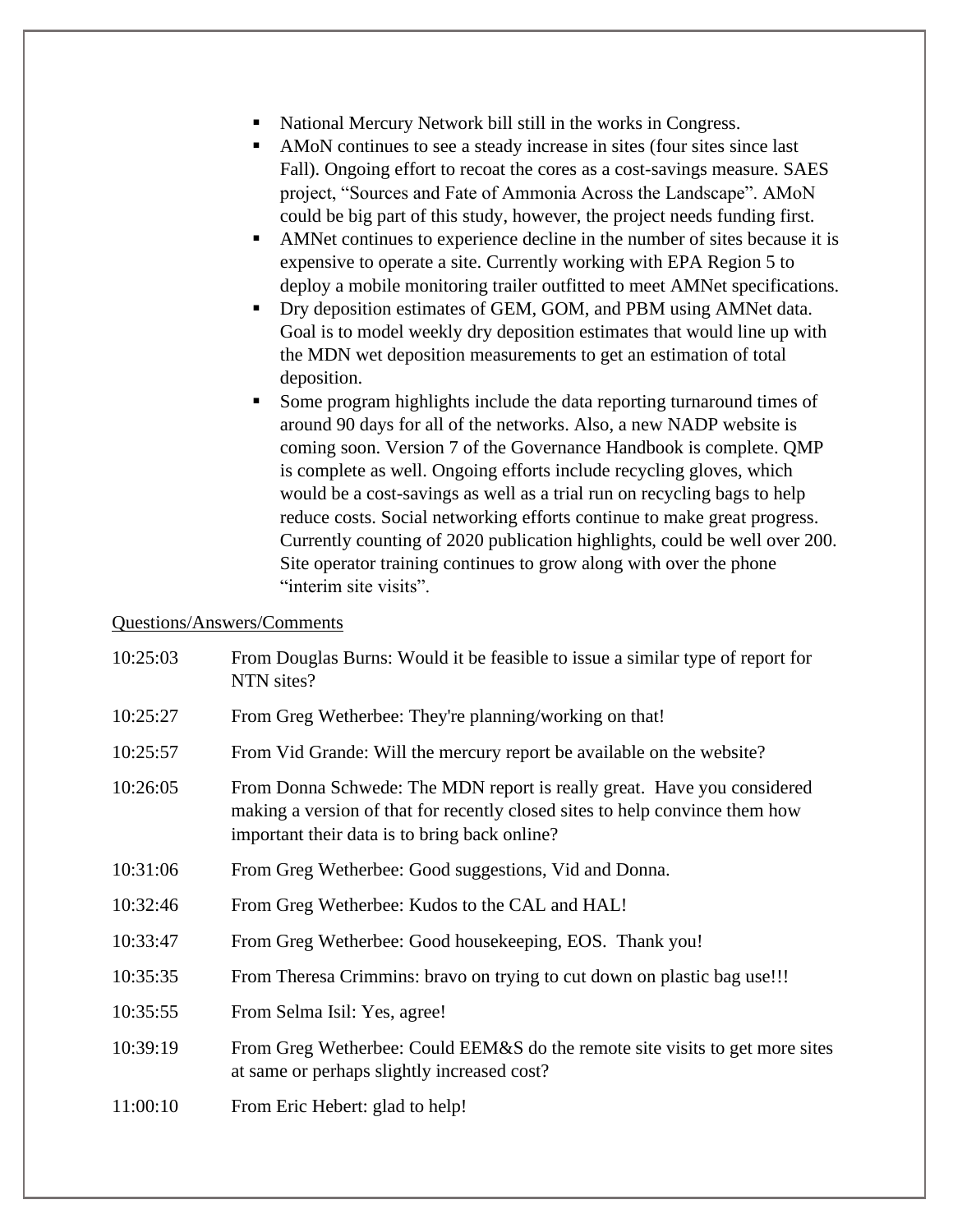### **Covid-19 Program Impacts and Recovery (Richard Tanabe/Mark Olson)**

• Percent of sites suspended due to COVID-19:  $NTN=14\%$ ,  $MDN=21\%$  and  $AMoN=6\%$ . Total=13%. Percent of missed samples: NTN=3%, MDN=7%, and AMoN=1%. Total=5%. Only site lost was SD18 (MDN).

#### Questions/Answers/Comments

Andy Johnson: Will there be credit for sites that were down? David Gay: We "park" sites that are shut down for a long period of time, and we stop charging them. This has not come up before, however we would (Richard Tanabe also agreed) consider a possible refund if the site supervisor reached out to us asking about a refund. Mark Olson: there was one site down for an extended period of time, and we did give them a refund. Greg Wetherbee: we could take this issue up during the July budget meeting.

# **Covid-19 Impacts Discussion - NADP Network Sponsors/Program Office**

- EPA: ME04 status? Richard Tanabe: We haven't received any samples, however, the site will restart.
- USGS: Site operation has been a big issue. Two sites still need operators (COVID-19 is not helping that endeavor). Kudos to EEMS for a few site installations because of DOI travel restrictions. QA has been diminished due to not having personnel to process samples.
- NOAA: Travel restrictions still in place. Have delayed site installations. Hats off to EEMS as well.
- BLM: Travel restrictions still in place. Kudos to EEMS as well.
- Park Service: COVID-19 impacts to the Parks paper: https://www.sciencedirect.com/science/article/pii/S0006320721000902

# Questions/Answers/Comments

None.

# **Covid-19 Impacts Discussion - CAPMoN, CASTNET, IMPROVE**

- CAPMoN: Still under stay at home order. Limited access to building: two analytical lab staff to receive samples and one field staff for parts shipments. Travel restrictions have impacted site audits, and preventative maintenance. Depleting supply of spare instrumentation. CASTNET Egbert audit delayed in November. Delay in capital infrastructure projects like Bratt's Lake. Data has been impacted as well including sample degradation and delays in data reporting.
- IMPROVE: Faced all of the same issue the other agencies have mentioned. Only lost data from 27 out of 160 sites for only two months. Overall, in good shape.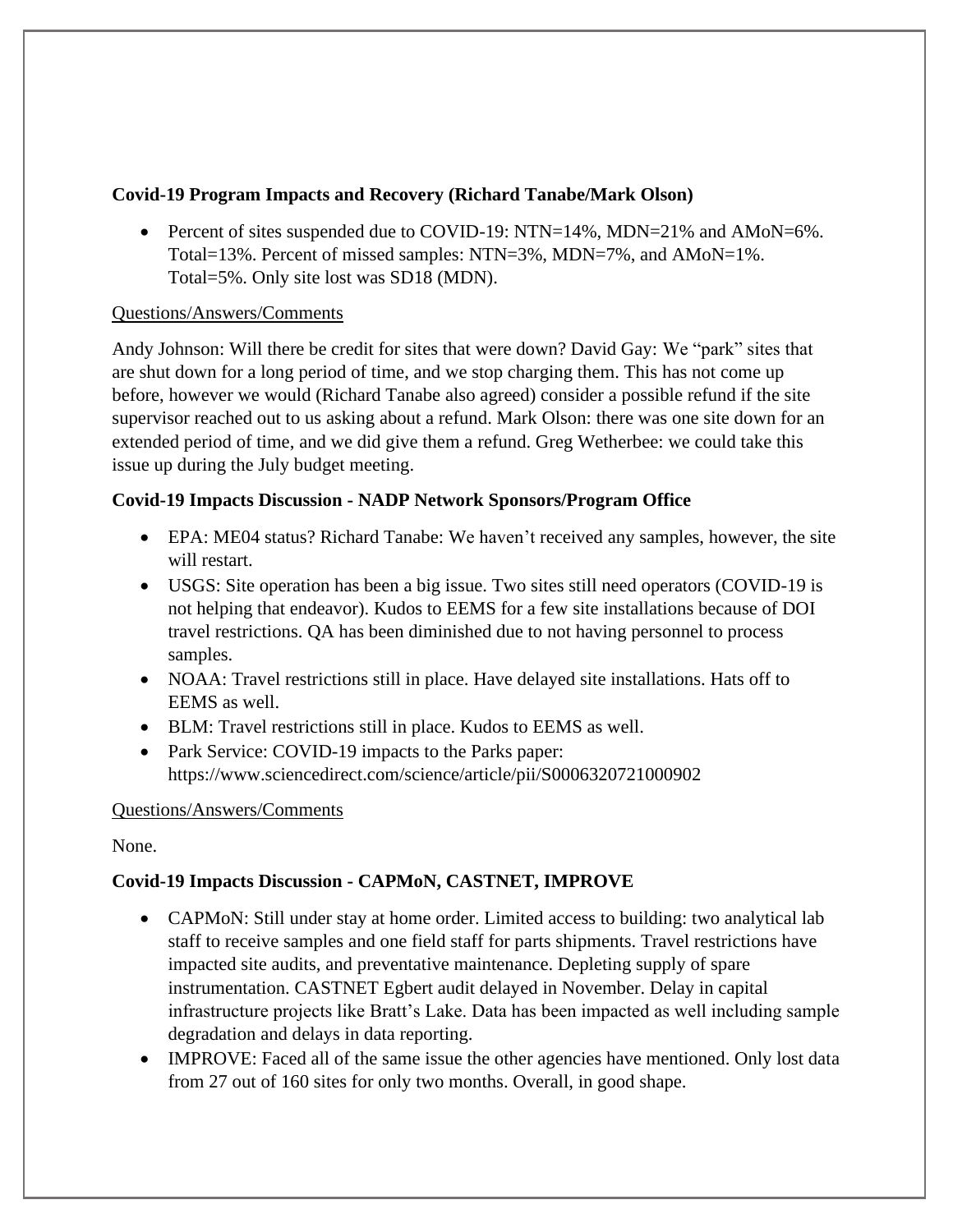• CASTNET: Currently operating normally. Minimal impacts. Only three sites didn't change filter packs for more than 21 days, will flag data as invalid during that time. Site calibrations/audits paused. CA sites missed their 2020 PE evaluations required for Ozone monitoring. Postal Service delays in shipping filter packs caused issues.

#### Questions/Answers/Comments

Regarding CAPMoN…Winston Luke: What about the backlog of sample analysis? Jason O'Brien: Checking into other ways of dealing with the backlog. Camille Danielson: Are you doing a study on the effects of storing samples? Jason O'Brien: Have a plan (being developed). Samples are unfiltered. Taking current samples and processing them first at different time intervals to gauge the effects of delayed analyses. Greg Wetherbee: What temperature are the samples stored? Jason O'Brien: 4 degrees Celsius. Greg Wetherbee: what about having Wood analyze the samples? Jason O'Brien: We will consider that. Chris Worley: WLSH can help with some of your samples. Bret Sch: Frozen samples seem to be quite stable for a month. Possible to freeze them? Jason O'Brien: Freezing samples risks puncturing the bags and we'd lose sample.

- 11:15:29 From Anne Marie Macdonald: It might be a great idea to do some splits or stored samples for comparison with the Wisconsin lab. That may help with the QA study.
- 11:15:32 From Kulbir Banwait: ECCC don't report Total Nitrogen in precipitation, most affected by not filtering or freezing.

### **Strategic Planning/MDN Network Viability Update (Greg Wetherbee/David Gay/Mark Olson)**

- Executive Committee suggested prioritizing strategic initiatives that Jamie and David developed.
- Priority One: Sustainability of NADP Networks. Start now. Increase funding, implement cost-savings actions, and start new initiatives.
- Priority Two: Expansion of NADP participation, audience, and data users. Start now through 2023. Form new membership groups by engaging agencies, cities, and NGO's linked to the human heath community. Enhance public engagement at the Spring/Fall meetings through expanded outreach using many tools NADP already has.
- Priority Three: New networks and initiatives. Start now through 2022. PFAS, Total P&N, NTN Dry Deposition, and NAPNet/PollenSense (MOU).
- Priority Four: Develop strategies for international engagement and capacity building. Start now through 2022. Collaboration, capacity building, data integration, and funding support. Strategic partnerships with international and global monitoring initiatives. Develop NADP "brand" internationally through participation in global initiatives (e.g., GOS4M, WMO, LRTAP/HTAP). Invite new sites to the network, where feasible. Create an international advisory group to advise the Executive Committee on matters of international engagement.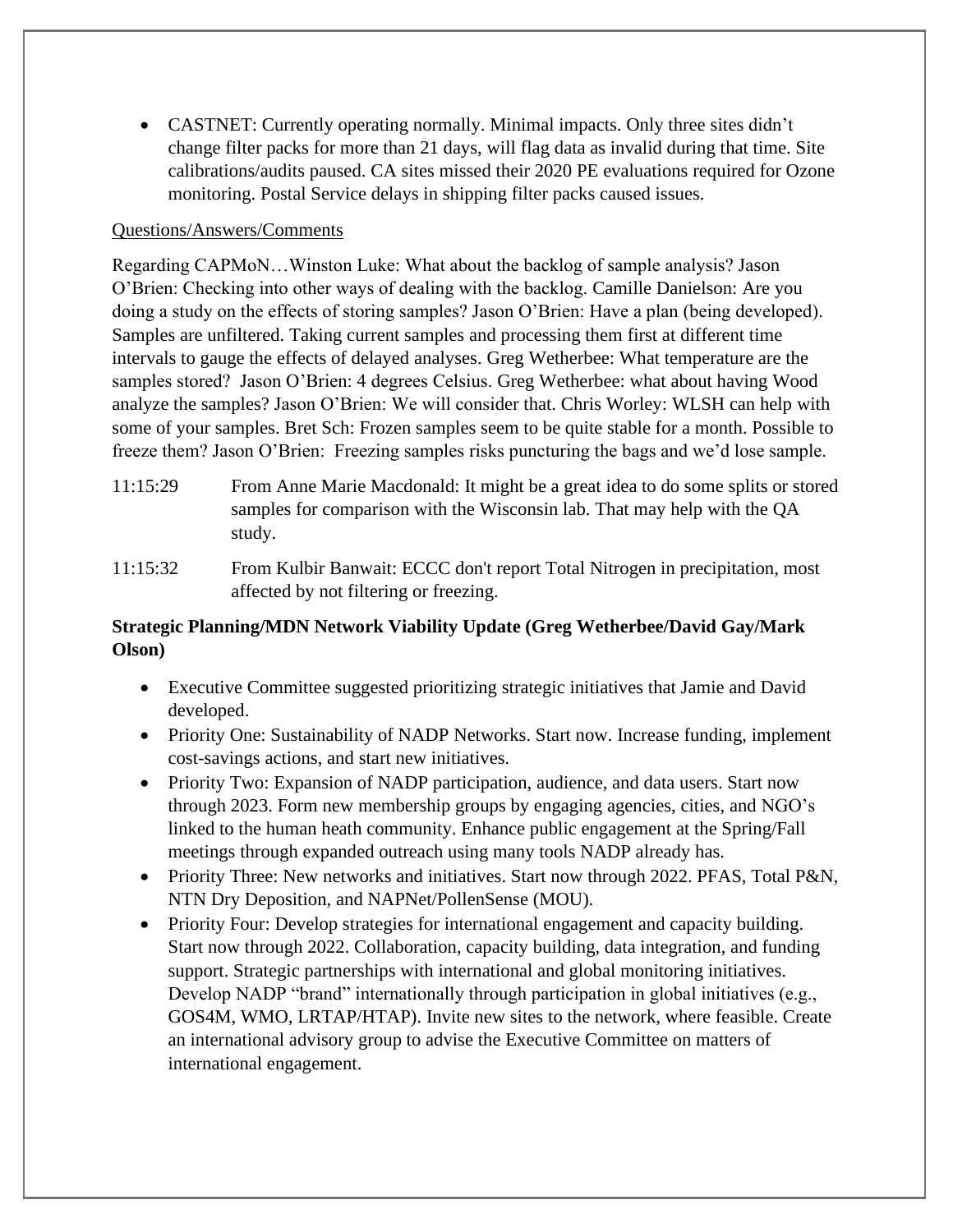- Priority Five: Research and Scientific Developments. Start now through the near future. Use existing networks, sample archives and the associated data for new and novel research. Develop new approaches and research areas to add value to NADP's infrastructure, including understanding emerging contaminants of concern, ecosystem impacts, increase data resolution, and new technologies. Key research needs are integral to long-term NADP success.
- Priority Six: New Products to Increase Scientific Relevance. Start now through 2022. Develop approaches to further inform policy on critical loads, mercury deposition, and climate change. Develop approaches for targeted outreach to policy and resource management communities.
- Priority Seven: Use New Technologies. Start now through 2023. Utilize new technologies and/or develop partnerships to better support networks and optimize interpretations and use of NADP data. Utilize new technologies for existing NADP products. Explore the network application of passive and low-cost active mercury samplers to address AMNet data gaps.
- Priority Eight: NADP Governance and Organizational Changes. Start now through 2022. Develop a more codified process to make decisions regarding the introductions and possible closure of new networks and analyses. Review the structure and management of Spring and Fall meetings to ensure stakeholder needs are met, and competition for time between operational and science committees is appropriate.
- MDN Network Viability Update
	- o Holes in map in the West. Need five sites in the Western United States.
	- o Long-term MDN samples. Mercury Carbon capture experiments (see NOS notes).
	- o New Mercury Report. Intended for site supervisors.
	- o Dry Deposition of Mercury Mod

Re: Strategic Planning … 12:34:07 From Linda Geiser: Should have pressed 'send' earlier! Exciting strategic plan. Its forward thinking and keeps the program at the forefront of new technologies, emerging pollutants, and engaged with a variety of partners. Agree we should encourage development of practical action items for the components and commitment to implementing them.

Re: MDN…Donna S.: Are you going to make available the driving parameters for the model? David Gay: We will provide assumptions and specific parameters. John Walker: Long-term goal is to provide dry deposition estimates using AMoN data that serve as flux estimates independent of CMAQ…work lags behind at the moment.

# **PFAS Update (Martin Schafer/Mark Olson)**

- 2019-2020 PFAS Pilot Study.
	- o Access the efficacy of the NADP infrastructure and current sample collections methods for PFAS studies.
	- o Broaden the number of PFAS compounds.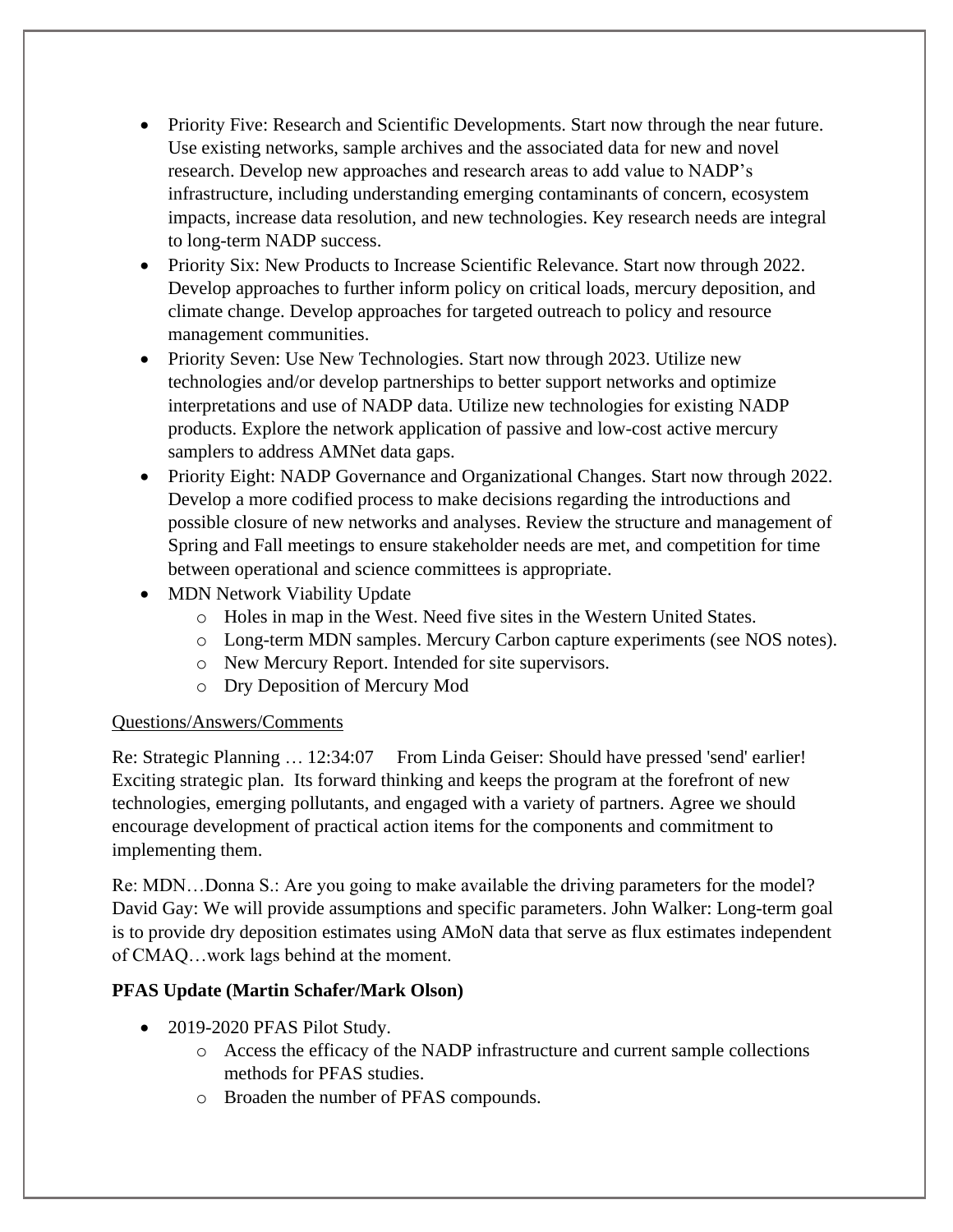- o Initiate a synoptic overview study of PFAS concentrations in precipitation across the US.
- o Improve the quality assurance documentation of PFAS precipitation studies.
- o Loss of PFAS during collection is minimal for compounds of carbon number <10 under current (and planned) NTN protocols.
- o Losses were observed for longer-chain (>10) PFAS compounds, but recoverable with a methanol rinse of the bucket.
- o Current NTN protocols are "clean" for a broad range of PFAS compounds.
- o Alternate handling/collection protocols can be implemented to address losses of longer-chain compounds (MeOH rinsing).
- o Precipitation (and air) are effective monitoring matrices for detection of trends (likely better than other environmental receptors (e.g., fish)).
- o WSLH-NADP PFAS Toolbox
	- Developed a standardized robust protocol (SOP) for PFAS wet-deposition measurements using the NADP-NTN infrastructure.
	- Incorporates optimized analytical methods.
	- Will support site-specific, state, regional, and national PFAS wetdeposition efforts.
	- Model (process) for other emerging contaminants.
- o Pilot Study: Key Findings.
	- From the 30 sites/37 samples for the Spring and Summer of 2019, levels of many PFAS compounds were low (1 ng/L), though the  $\Sigma$  exceeded 4 ng/L at several sites.
	- Sites in the mid-Atlantic states generally had the greatest number of detectable PFAS specifies and the highest concentrations.
	- PFHxA, PFHpA, PFOA, and PFNA were each present in nearly 70% of all samples.
	- The carboxylic acid compounds were by far the most frequently detected and largest class contribution to the total targeted PFAS.
	- **PFAS deposition fluxes: concentrations of 0.2 to 6.0 ng/L equate to a wet** deposition PFAS flux of 0.7 to 21 ng/m<sup>2</sup>/day (at an annual precipitation volume of 125 cm/year).
- Wisconsin PFAS Intensive 2020.
	- o Used seven NADP-NTN Wisconsin sites for 14 weeks (April-July 2020).
	- o Funding from WDNR while NADP and WSLH were partners.
	- o Optimized PFAS sampling protocols with MeOH rinsing.
	- o Comprehensive analytical protocols.
	- o Found PFCA in 94% of samples.
	- o PFAS flux at Devils Lake >40 ng/m<sup>2/</sup>day during a particular day in May.
	- o Concerning the Wisconsin Marinette sub-study 2020:
		- Major environmental contamination area.
		- Fluorotelomers are a major AFFF component.
		- Measured PFAS in 100% of the samples.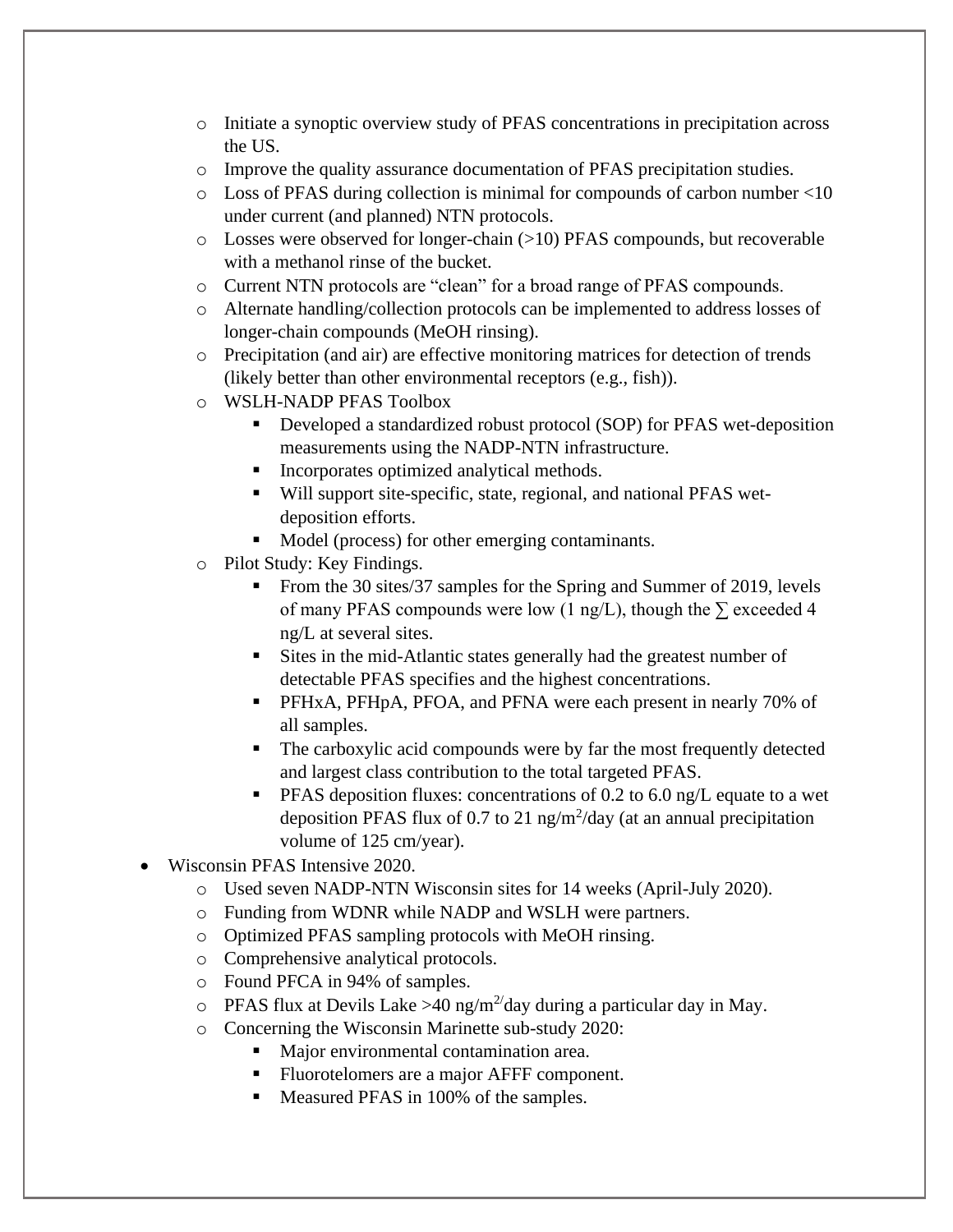- 6:2 FTSA mean concentration was the greatest of all PFAS measures  $(>0.7$  ng/L).
- EPA-ORD PFAS in precipitations initiative Eastern US.
	- o Data collected from four sites: ME96, NY98, NJ99, and NC30 (triplicates).
	- o Using same SOP from the aforementioned studies.
	- o Using a new method (screening method) to look at total Fluorine in environmental samples. If high amounts, then will analyze for targeted compounds.
- Ongoing PFAS field QA Projects.
	- o Collector lid seal blank studies: Two rounds.
	- o New Bag (VIN) blank and sorption studies. PFAS sites not using bags.
	- o 3-day sampler blanks: No detection for 33 of 36 compounds.
	- o Lid rinse blanks: No detection for 35 of 36 compounds.
	- o Lid soak blanks: No detection for 32 of 36 compounds.
- PFAS Initiative in Development.
	- o Establish parallel LC/MS/MS (Targeted PFAS analysis) capacity on UW-Madison campus (necessary instrumentation is in place).
	- o Method development/validation of air (vapor and aerosol) methods for PFAS.
	- o Human biomonitoring.

- 12:29:04 From Eric Uram : 6:2 FTSA is a common substitute for PFOA and PFOS the industrial "safe" substitute for the known problem PFAS
- 12:34:35 From Douglas Burns: Is Martin's strategy to offer a fluorine analysis at a more affordable price than PFAS with an option of a full PFAS analysis if the fluorine concentration is greater than some threshold value that would justify a PFAS analysis?
- 12:40:16 From Jamie Schauer: Doug, you are correct but we also should to note that the targeted PFAS compounds that we measure may only make up a small fraction of the PFAS compounds in a sample. For this reason, understanding the Total Organic Fluorine (TOF) has value in itself. This approach parallels how we measure VOCs and particulate matter organic carbon. The TOF analysis is cheaper and can be done faster than the PFAS analysis.

# **CLAD Video - Quantifying Critical Loads to Ecosystem Components (Linda Geiser)**

• Not ready for primetime viewing. A total of seven videos will be made. Plan to show one at the Fall meeting.

# Questions/Answers/Comments

None.

# **NADP AMSC Pollen Study (Greg Wetherbee)**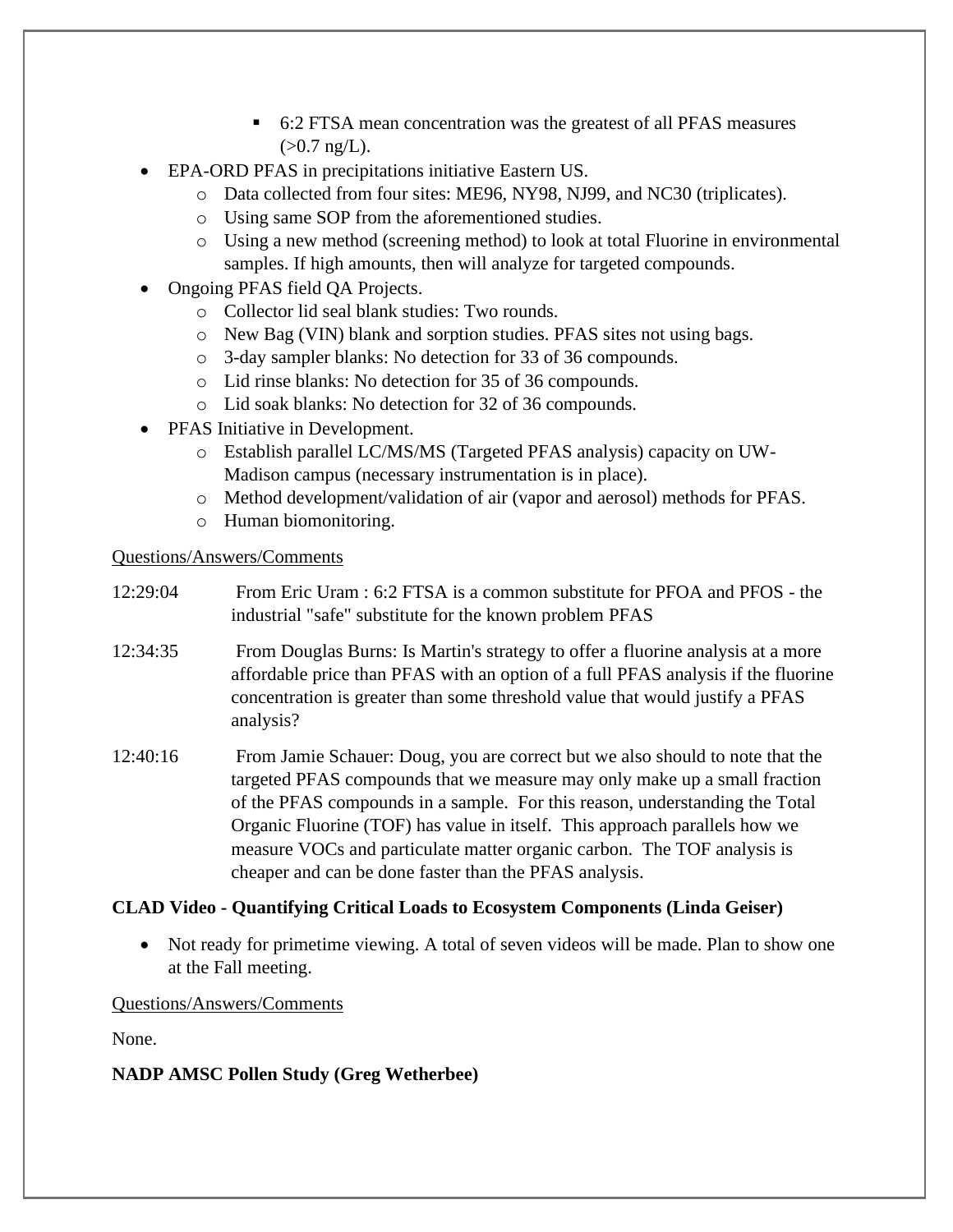- Four different instruments collecting pollen operating at three different locations (and maybe at UNLV soon).
- Data will be compared to traditional pollen methods, and to each other.
- Will determine if the NADP/NTN network can be used to estimate pollen levels in the atmosphere.
- NAPNet proposal NPN + NADP + Ameriflux + Phenocam + PollenSense = A Network of Networks.

- 13:06:46 From Linda Geiser: Greg, how much do the Pollen Sense instruments cost and how much do they cost to operate? Answer: \$6,000. However, if large volume made, cost could be cut by one third.
- 13:08:51 From Na Zhang : Can this instrument analyze all kinds of pollens? Answer: Answer not provided.

# Session II: Thursday May 13, 2021

#### **Subcommittee Highlights**

MELD (Rick Haeuber/Colleen Flanagan-Pritz)

- Mercury updates from the NADP PO.
- Conveyed and discussed the latest on Hg litterfall science and sampling protocols.
- Report out on the January 2021 Mercury Measurement Workshop.
- Updated the MELD community on Minamata Convention on Mercury-related activities, and discussed monitoring recommendations for air, biota, and modeling.
- Shared recent related work on mercury science.

TDEP/CityDep (Greg Beachley/Greg Wetherbee/Katie Benedict)

- Had a MOTION to approve CityDep as working group.
- Greg Wetherbee gave a presentation on urban deposition featuring the SPARROW model.
- EOS update on outreach.
- John Walker gave an update on the stakeholder program.
- Greg Z. gave an update on the USDA agricultural air taskforce.
- Rich Grant gave a presentation on the NCDC agricultural ammonia proposal.
- Announced the formation of a measurement and modeling workgroup.
- Two presentations on the Sands Deposition Project.
- Measurement Model Fusion update. Will complete 2020 modeling using CMAQ Version 5.3.
- Presentation on comparing deposition between CMAQ 5.0.2 and CMAQ 5.3.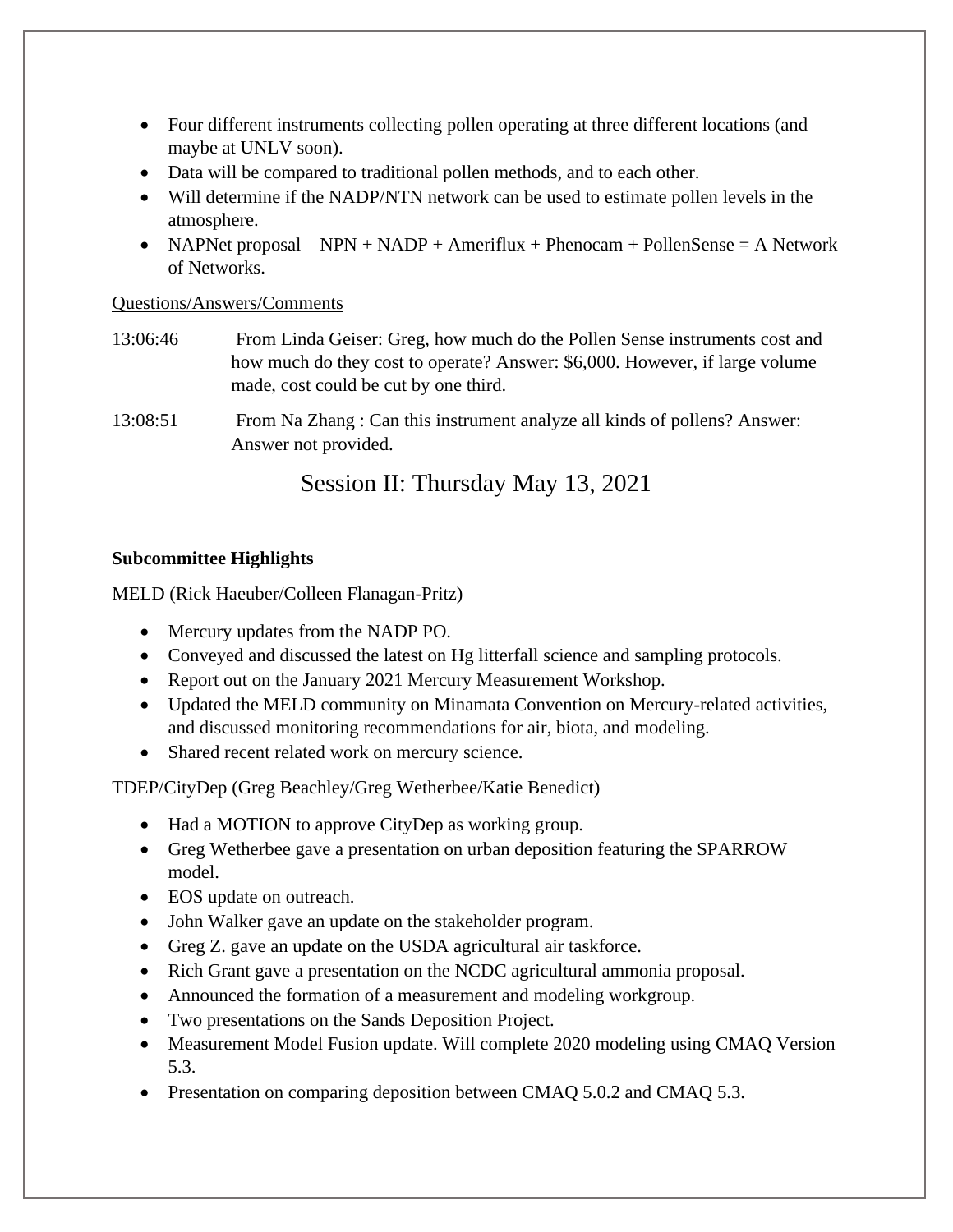- Amada Cole provided an update on the WMO Global Atmospheric Deposition effort.
- Presentation on "Assessment of deposition models from Air Quality Modelling Evaluation International Initiative (AQMEII)" (Paul Makar, ECCC)

CLAD (Jeff Herrick/Emmi Felker-Quinn)

- MOTION to form Working Group 6 was approved. The focus for WG-6 will be on ozone effects and ozone critical levels.
- CLAD seminar series on-going, will end in July. Presentations on the NADP website.
- Discussed how TDep changes (script conversion and CMAQ update) will affect critical loads application and development.
- CLAD members will meet with TDep Summer 2021.
- Working group updates were presented.

AMSC (Andy Johnson)

- Zoom meetings have helped to increase AMSC meeting attendance.
- Approved Fall meeting minutes.
- Aeroallergens are falling more into the climate and health arena as opposed to being its own special topic.
- Unanimously approved a MOTION: The Chair shall request at the Fall 2021 Executive Committee meeting that the AMSC be reauthorized to continue its work as a science committee. The AMSC will prepare and present the necessary documentation to support the request, which will include an updated work plan for the next four years and incorporated as part of its updated charges.
- The PollenSense video was presented.

# NOS (Winston Luke)

- CAL/NTN/AMoN Update (Chris Worley/Amy Mager)
	- o Status of bag sampling Nearly fully rolled out. 98% of NTN sites have transitioned to bags, special studies, equipment testing sites, and PFAS sites have not yet. Touched on bag recycling as well.
	- o Wet Total N/P Sampler newest version will arrive at the SLH soon.
	- o IL-11 Sample Archive is now at WSLH!
	- o Great push by the WSLH to meet the 90-day data turnaround time to the website.
	- $\circ$  AMoN recoating studies work continues to refine the phosphate coating of the cores, have tested various Radiello diffusive bodies.
- HAL/MDN/AMNet/Litterfall Update (Mark Olson/Doug Burns)
	- o Increase in A coded MDN data after switching to PETG bottles.
	- o HAL will take over the USGS system blank program in 2022 and will continue to study the field duplicates, spike experiment, ACM evaporation studies.
	- o Studied MDN duplicates in a dual-chimney NCON collector with good results  $(r2=0.95)$ .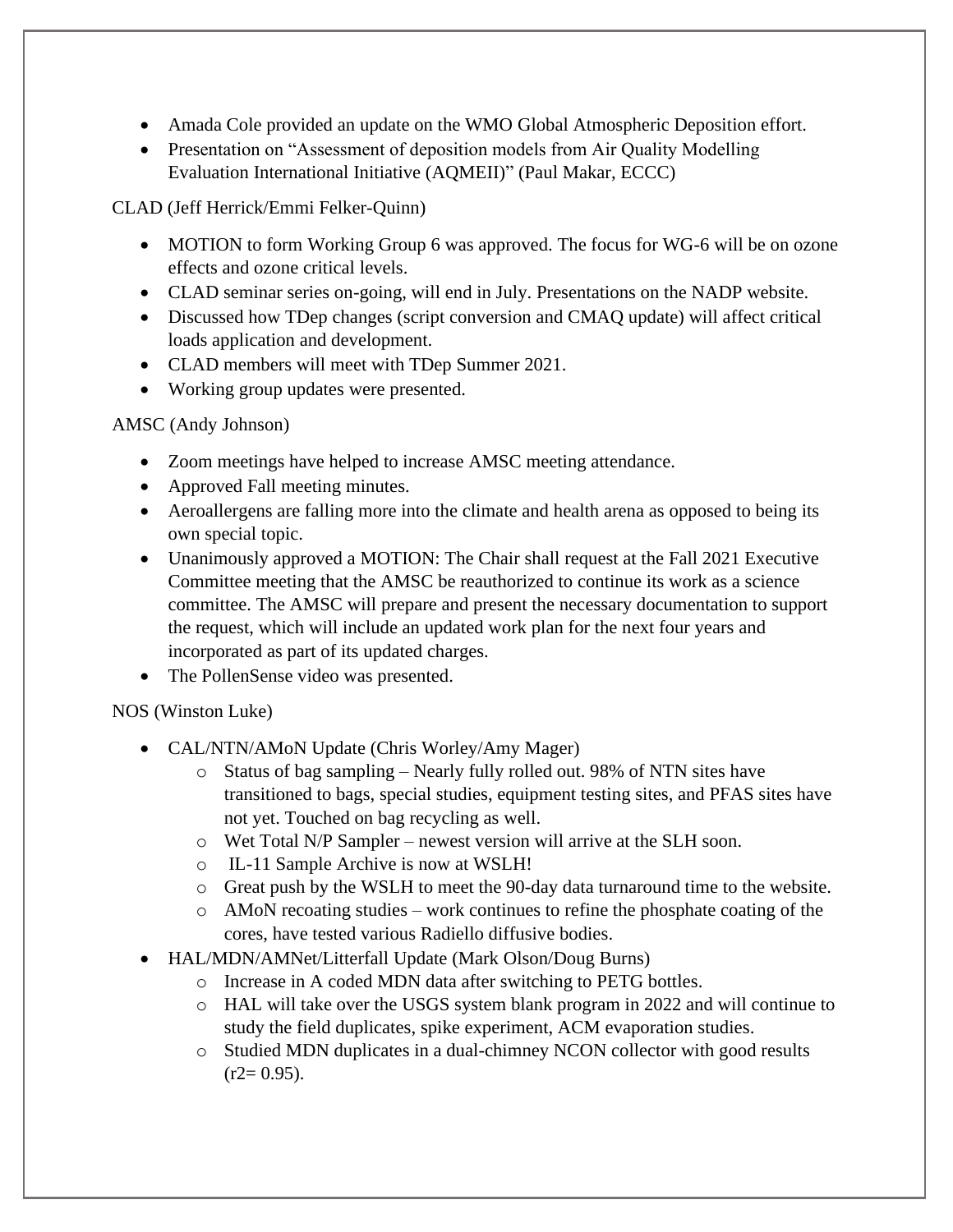- $\circ$  Acid study to determine sufficiency of the acid charge on large sample volumes looks good.
- o Similarly got good results on the spike and blank Hg studies.
- o Discussed the proposed revised Litterfall sample processing to reduce cost and labor effort - plan is to composite all samples from a given collector and subsample 10% of the mass – this will be freeze dried, the remaining sample will be oven dried.
- o Also discussed potential changes to L/F (multiple seasons, expanding the type of material to collect and sample (lichens, bark, deadfall, etc).
- o Discussed a motion to approve the Hg litterfall network as an official NADP network but this was tabled and will be discussed here in Joint before presentation to Exec.
- Quality Assurance Update (Camille Danielson)
	- o General Update Network MDLs largely unchanged or slightly lower (in the case of NTN after the switch to bags.
	- o Similarly, AMoN QC, travel blanks, jar blanks, etc. look good -travel blanks continue to trend lower.
	- o NTN supply QC largely good some Cl- exceedances on syringe filters were noted, some bucket lids failed for Ca and Cl-, but enhanced cleaning resolved this issue.
	- o Discussed the entry of leaf area and weather conditions on the AMoN field form.
	- o MOTION: Revised the AMoN field forms to eliminate Boxes 5 (leak cover data) and 6 (weather conditions during deployment) but no immediate changes to existing forms – will be phased out when new forms are printed.
	- o Discussion to use mesh screen on the ETI gauges in a few locations (Florida) to keep frogs from jumping into the gage – effects on precipitation catch efficiency will be examined using existing data with and without the mesh.
	- $\circ$  In the interest of operator safety, passed a motion to allow Site operators to note what insect controls are being used and when in the field form. Allow minor use of pesticide within 30 m of the collector.
- Equipment Testing (Mark Olson/Richard Tanabe/Bob Larson)
	- $\circ$  Compare duplicate NCON collectors with independent sensors good agreement
	- o However, agreement between the NCON and ACM collectors (grid sensor was poorer – ACM tended to miss low precip events.
	- o Catch efficiency reported by the new KJJ collector could occasionally significantly lower than the NCON and ACM collector, but at other times performed well.
	- o Conversely the NCON collector can capture precip in low rain events that are detected by the rain gages.
	- o Comparison of NTN Chemistry to Site Historical Data for Determination of Sample Validity (Zac Najacht).
	- o Outlined the SL coding score that takes into account reported analyte concentrations in a given sample and compares to historical data at that site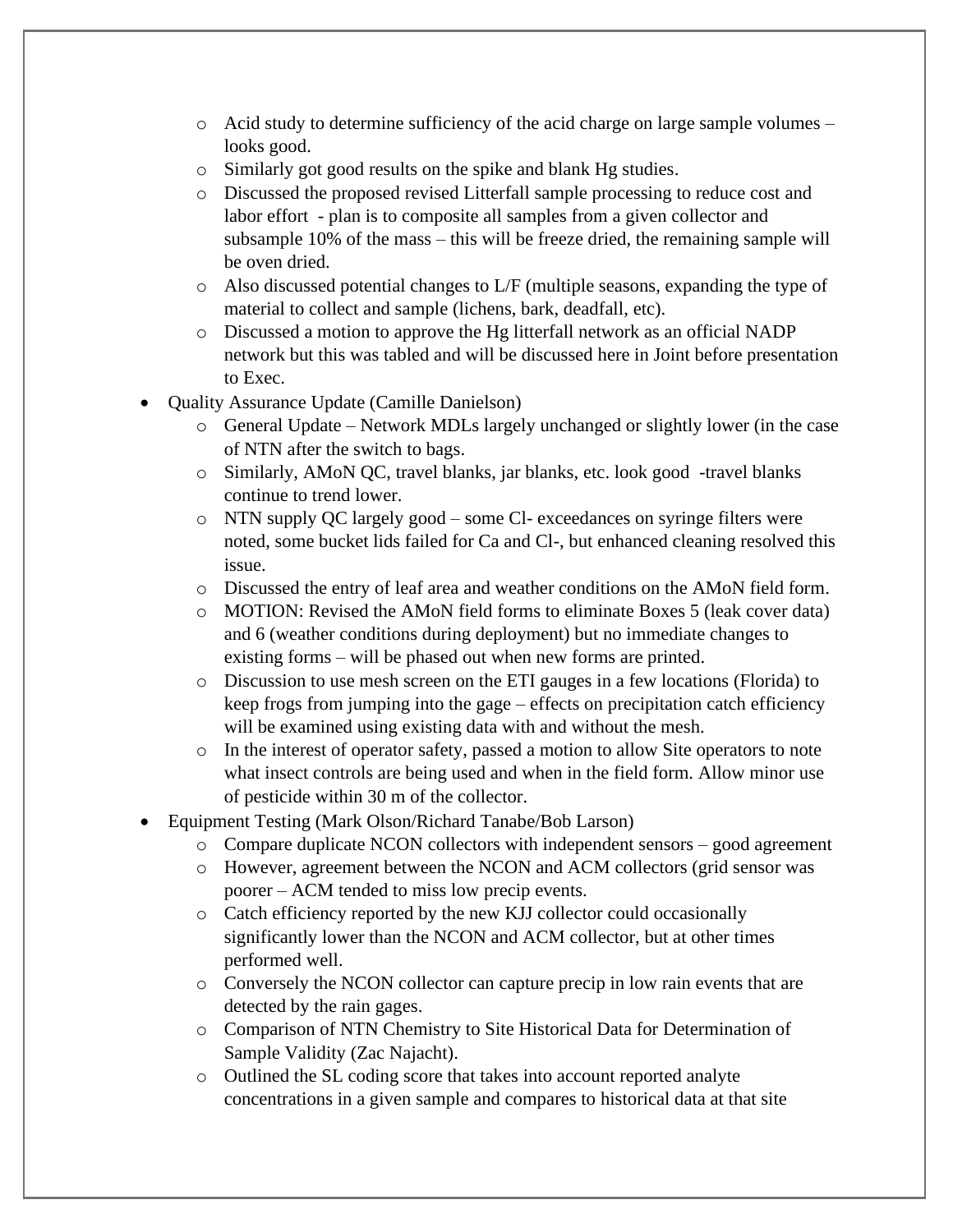(exceed 90th percentile, exceed max, etc). Given enough variation in analyte concentrations from historical norms, the sample can be given a QR code of C (invalid).

- o \*\* MOTION: Zac. For new NTN sites, do not use historical chemistry data comparison for determination of sample validity until the site has completed one year of sampling and is considered established. This would also include the requirement for any new analyte(s).
	- Similar measures to adjust the length of the historical data record as a basis for invalidating samples at existing sites will be evaluated – not put into the motion.
- NADP Site Survey Report (Eric Hebert)
	- o 2020 Site Survey Report; some site audits were cancelled (Canada, etc). 62 sites, 79 collectors, 62 rain gages. Performed ~24% of sites. There are now 20 more sites on the list of not meeting each site every 4 years.
	- o As-found electronic raingage accuracy, very accurate at weighing sample weights. Inactivated ACM sensor temperature, show most ACM sensors reach max temp within 6 minutes. Sensors are still working. Still needed to tighten N-CON set screws, which leads to poor lid seal on the bucket. Approximately 50% of sites have non-tightened set screws, even with Loctite.
	- o What did EEMS see in the field? Maintenance issues, equipment issues, and siting criteria failures. Found broken battery terminals, broken/cracked batteries, broken wiring connections in need of repair. Also seeing ETI sensor corrosion; applying dielectric grease to address corrosion issues in ETIs. Richard and Bob have been talking with ETI manufacturer to address equipment failures.
	- o Belforts: found cross-over problems above 6" of rain, the pen goes off the paper. The gage bucket was found to be filled, the site operator found that the bucket didn't need to be emptied. Many sites using herbicide to control vegetation around samplers, as noted in audits. ACM lid seal problems; historically lid seals were sent new ones every year, but left to discretion of site operator; ultimately resulting in lid seal problems. EEMS reminds site operator to request new lid seals. EEMS works to tighten lid hardware. Some sites having problems with plastic bags.
	- o Insects infestation. OTT cleaning routines, some need attention due to mud dobbers, snakes, etc.
	- o Widespread use of pesticide to address insect infestation.
	- o OTT firmware being updated, can also do direct calibration checks. N-CON motor spacers: foam to keep motors in space, or some other factory-option.
	- o Frog screen. EEMS sees this as an unapproved equipment modification.
	- o Found that many extra bottles are being shipped.
	- o Site operator first site survey, site operator changed sample on a Wed one day, then the site operator kept sampling on Wed over the next few years?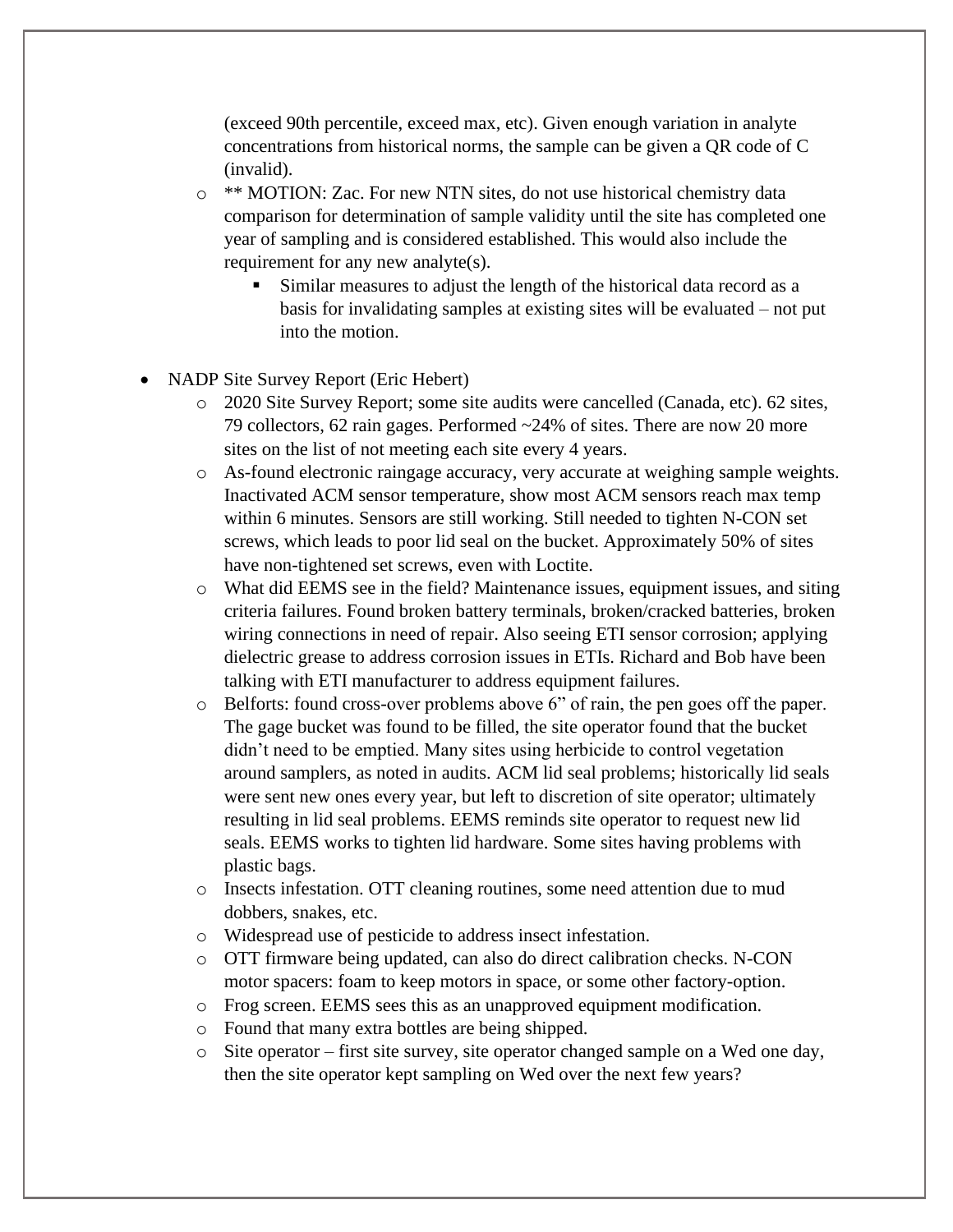- o Drone videos shown. At site AR03, many siting violations; but there is land on this property that would meet siting criteria without trees being cut down. Concentric circles around the collector can be shown on the drone.
- o Found numerous positive longitude values that need updating.
- o New news: replacing Belforts with OTT gages for NADP PO. Installing GOES data transmission USGS.
- Siting Criteria Workgroup (Tim Sharac)
	- o Only 24% of sites meeting all siting criteria in the 2019 EEMS Audit Report. Currently 23 siting criteria rules.
	- o Debris counts impact proportion of QR codes; plant, dirt, and animal debris are the most impactful types
	- o Siting criteria violations span all QR "C" percentiles bins, suggesting that some common siting criteria violations may not be negatively impacting data completeness. Useful to examine % QR "C" percentiles to target sites in need of additional support. Should consider changing NTN collector 30 degrees to a tree as a rule instead of as guidance. The high proportion of siting criteria failures (76%) does not reflect the average low % QR "C" coded samples (14%)
- Data Quality Objectives Summit and Workgroup (Camille Danielson/Martin Shafer)
	- o MQO/DQIs. Have had numerous DQO workgroup meetings. Trends, data completeness, deposition, network uncertainties, parse network uncertainties. Will reach out to new proposed members of workgroups soon. Ryan M. volunteered to be part of data completeness group.
- USGS External QA Report (Greg Wetherbee)
	- o Greg sent out the USGS External QA report. Everything looks ok. Conclusion: not approved by USGS, so not for distribution. MDN seeing 1 ng/L negative bias. Max MDN contamination of 0.09 ng/L.

EOS (Catherine Collins/Chris Rogers)

- Governance Handbook changes:
	- o Added approved (EC Fall 2019) EOS section changes.
	- $\circ$  Updated U of I to UW, added MELD and AMSC committees to the science committee section.
	- o Moved/consolidated paragraphs from the Technical and Science committees regarding committee voting, motions, and minutes (new section is under A).
	- o Added a requirement to post minutes within 60 days of meetings.
	- o Deleted number of committees.
	- o Modified all diagrams, inset text boxes to include EOS, MELD, and AMSC.
	- o Fixed minor editorial comments.
- MOTION to approve the aforementioned changes and sent to EC for final approval.
- Social media updates showed types of posts created.
- Working on a draft NADP fact sheet.
- Working on educations learning modules (committee to meet and develop work plan).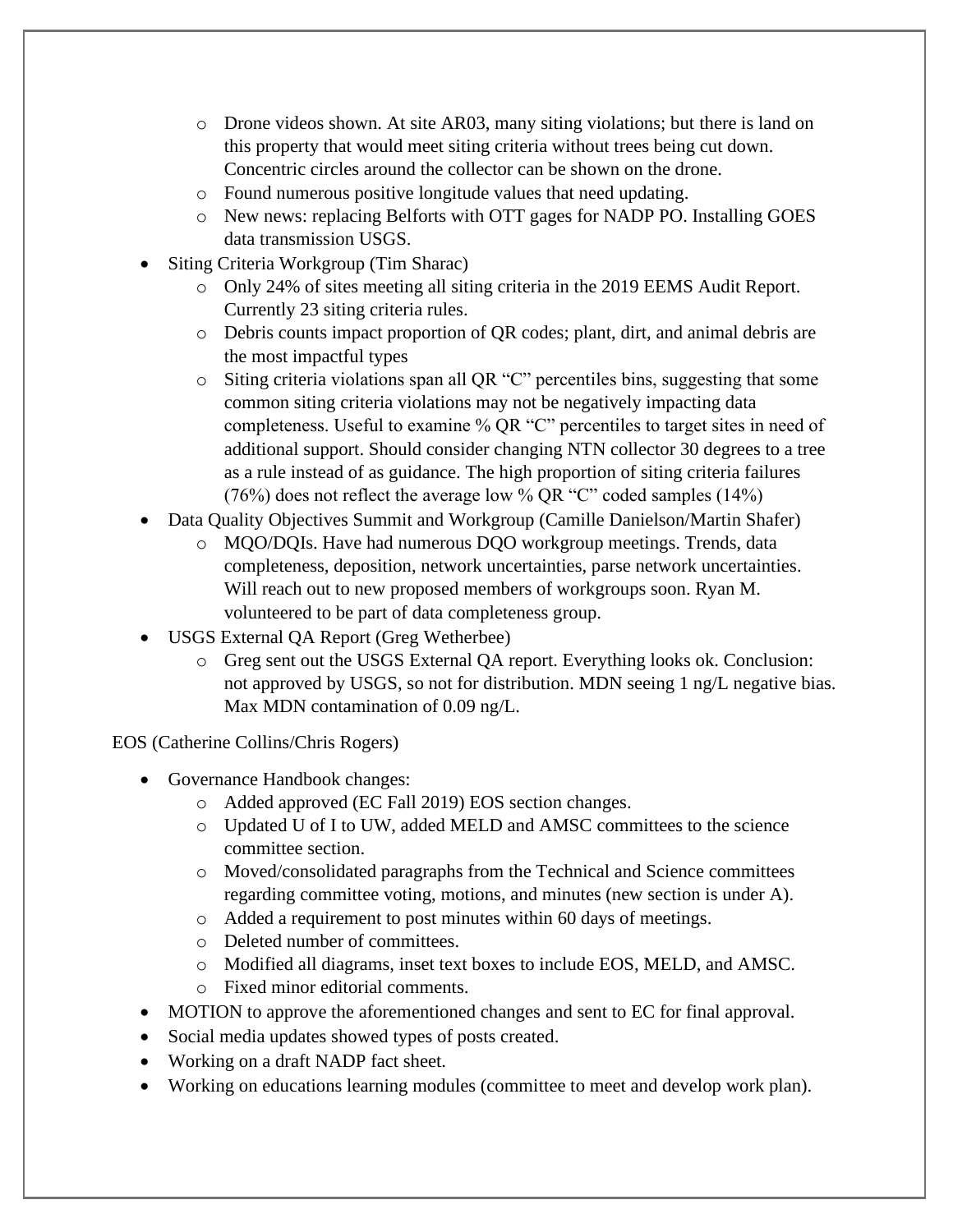- Creating a "Mercury Matters" brochure. Will have final version by Fall 2021 meeting.
- Developed an NADP Wikipedia page.
- Work on the new NADP website continues with the migration happening after the Fall 2021 meeting.
- Completed AMoN brochure and Foundation letter, both appear on the NADP webpage.
- Judged 19 papers/posters from the 2020 Fall Science Symposium.
- Added two additional meetings (Summer and Winter) to discuss education and outreach topics.

QAAG (Camille Danielson/Martin Schafer)

- Added Jason O'Brien to committee (acting head of CAPMoN).
- Site surveys are on track.
- Site support issues discussed include: AMoN meteorological conditions, AMoN leaf cover conditions, frog deterrent, and pesticide use for AMoN, MDN, or NTN.
- Tim Sharac provided an update on siting criteria.
- Presented an update on the DQO.
- New tool for lab staff: data review metrics reports in LIMS.
- A new code, "q" was added this past January for AMoN and NTN.
- Lab QA update: New MDL's for AMoN and NTN, performing lid QC, and pH stirring were introduced on  $5/3/2021$  to help improve accuracy and precision of measurements.
- Information about the "q" notes code:
	- o Qualifier "flag" (notes code) to indicate possible problem with an analyte result=minor QC issue=Quality rating of "B".
	- o Has been added to NTN and AMoN (MDN was built with a "q" note at WSLH.
	- o Indicates analytical QC issue with leads to "B" (lacking this in NTN entirely lab issue=QR C or no flagging).
	- $\circ$  The entire sample rated "B" lacking way to flag individual analytes (have to look at notes to determine which analyte had the issue and detailed notes and codes for QR B samples are only on reports, not on website).

DMAG / NADP Website Update (Bob Larson)

- Labs meeting their 90-day targets.
- Working on integrating precipitation review and integrating NTN with digital precipitation data into LIMS.
- Going to conduct internal data workshop among PO and CAL/HAL personnel to address the design and select features that meet user's needs.
- Discussed the new website. A work in progress.
- Working on data retrieval system.
- New website will not be able handle conference management features. Looking for alternates (cloud-based).

Questions/Answers/Comments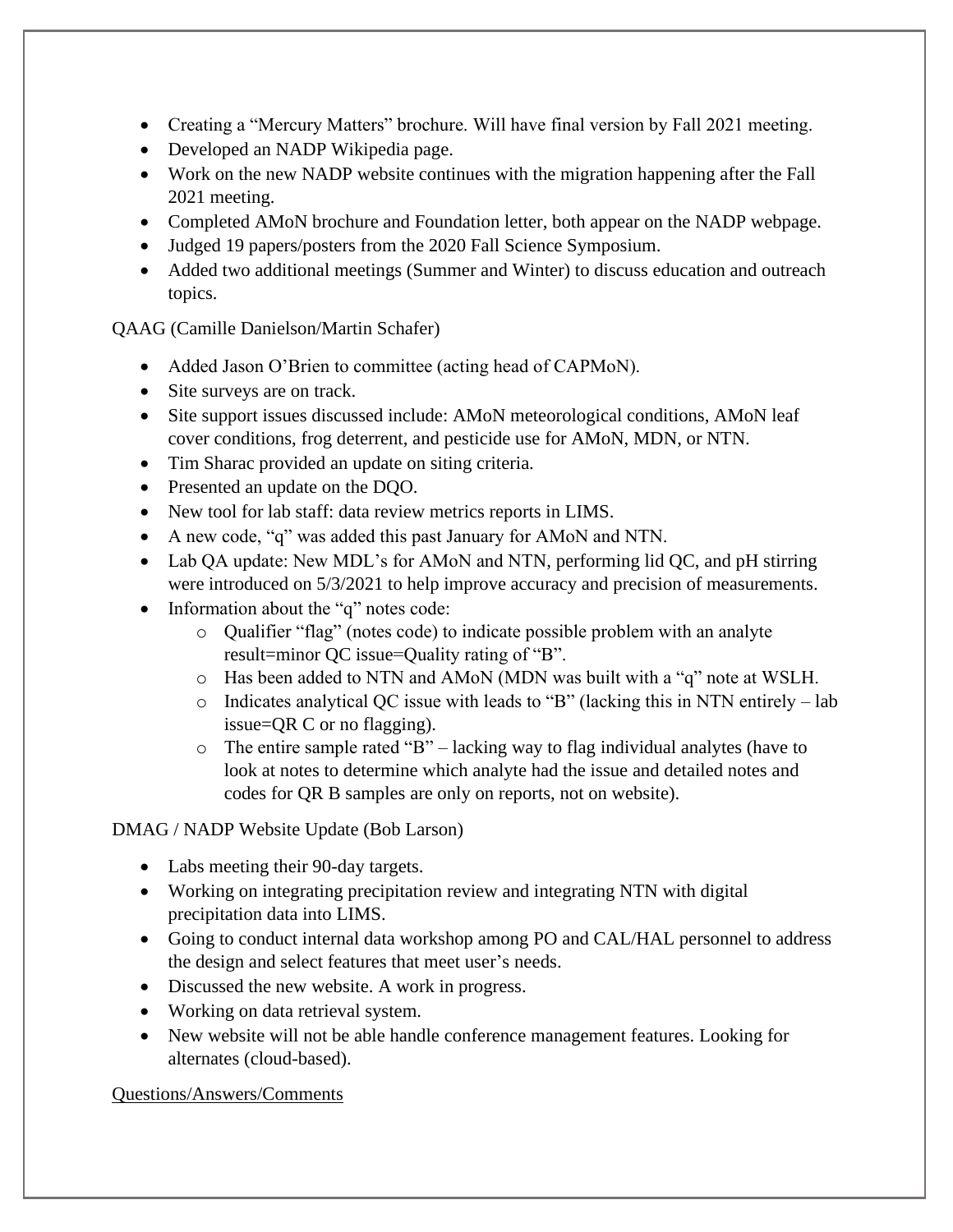Re: CLAD…Greg Wetherbee: please comment on which ozone networks we should be contacting for engagement with CLAD and NADP more broadly. Answer: we will discuss that during the Collaborative Network Discussion on Friday.

Re: DMAG…Winston Luke: can we provide input to website features? Answer: we conducted a survey last Fall soliciting end user input for webpage design. Willing to take additional input.

# **CASTNET Update (Melissa Puchalski)**

- New site: UMA009, WA Confederated Tribes of the Umatilla Indian Reservation.
	- o Small footprint, ozone monitoring site install November 2020.
	- o Includes AMoN.
	- o Tribe is preparing to add MDN in 2021/2022.
- New Site: CAV436, NM Carlsbad Caverns National Park.
	- o Ozone monitoring site installed March 2021.
	- o Heavy oil/gas development.
- Research: Addressing the gaps in the total nitrogen budget.
	- o Improving characterization of reduced nitrogen at IMPROVE and CSN monitoring sites.
	- o AMoN Site Characterization Study.
	- o Water Soluble Total Nitrogen Pilot Study.
- Research: National Park Service
	- o Carlsbad Caverns 2019 special study prompted follow up study this summer in collaboration with EPA/ORD & EPA Region 6.
	- o 2017 VOC study at 4 parks (Grand Canyon; Great Basin; Joshua Tree; and Carlsbad Caverns) published in Atmospheric Environment.
	- o 2002-2020 Yellowstone Winter Use Report (?).
	- o Designing and deploying a PM monitoring sensor array for fugitive dust emissions impacting Joshua Tree National Park, CA.
	- o Understanding Long-Term Variations in Surface Ozone and its Impacts on Vegetation in the Greater Yellowstone area (likely funded by the Greater Yellowstone Coordinating Committee in collaboration with SUNY ESF).
	- o Smoke monitoring pilot study.
	- o Reactive nitrogen deposition measurements in RMNP during COVID-19.
	- o Organic nitrogen measurements (Amy Sullivan).
- Research: Publications and Outreach
	- o Modernization of the TDEP MMF scripts
		- Code is now available in ArcPy and python because AML is no longer supported.
		- Better documentation and ability to share and update code.
		- Publication coming.
	- o Coordination of Special Issue in Atmospheric Environment: The 30<sup>th</sup> Anniversary of the Clean Air Act Amendments of 1990
		- Highlighting trends and environmental results from CAAA.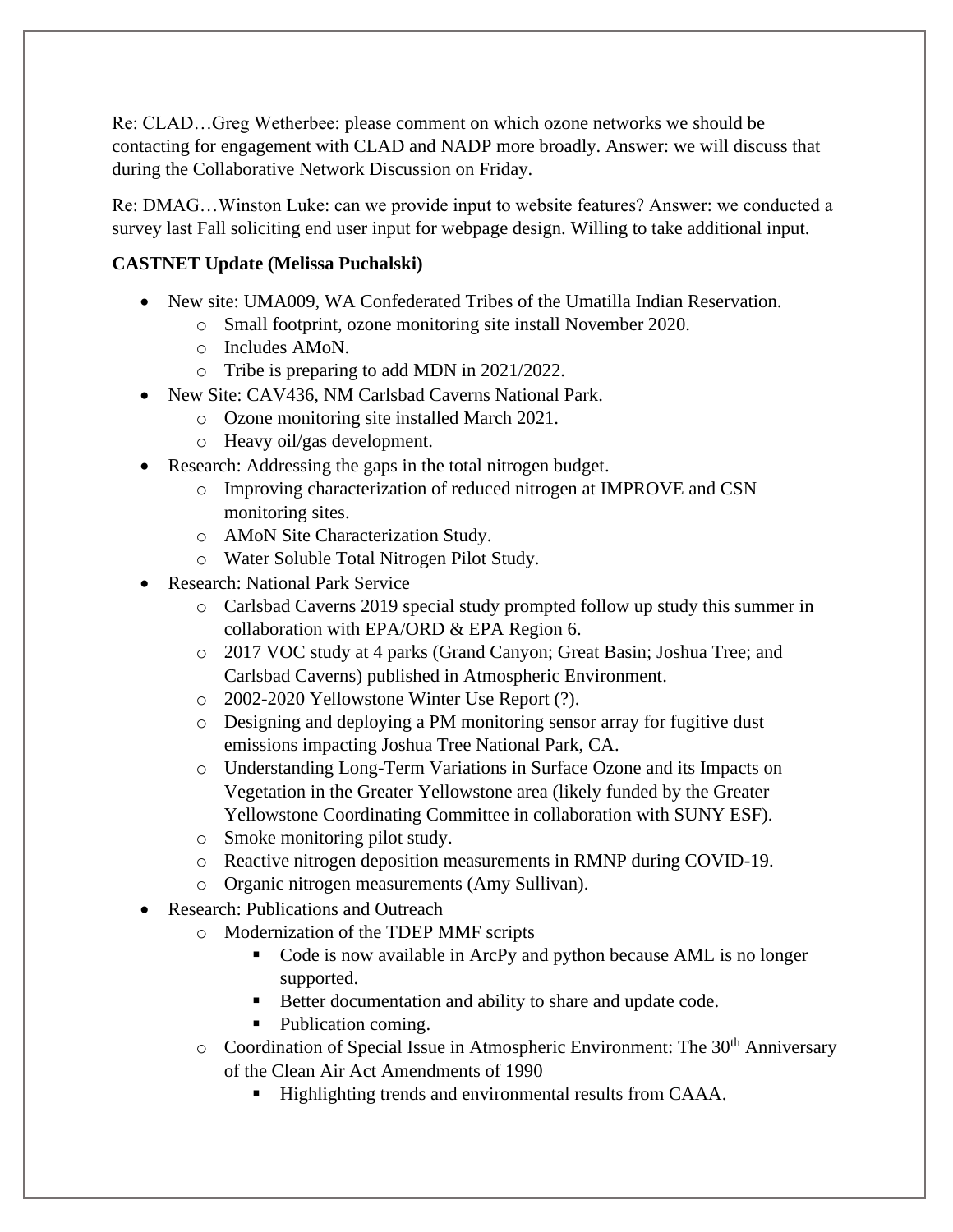- 11 papers published.
- o EPA/ORD and Region 7 deployed a PANDORA spectrometer at Konza Prairie to measure total column concentrations during agricultural burns in the Flint Hills, KS.
	- May deploy 1+ PANDORAs to inform researchers on elevated ozone concentrations.
	- Data will be published to the pandonia global network website.

# • Challenges

- o COVID-19 global pandemic
	- Wood laboratory continued operating.
	- Site operators continued to visit sites every Tuesday.
		- Minimal impact on data and completeness.
	- Calibrations were delayed and rescheduled to comply with travel restrictions.
- o Storm damage & Wildfires
	- Duke Forest, NC (DUK008) flux tower damaged the last week of 2020. Instruments are being re-installed now.
	- Cherokee Nation, OK (CHE185) Meteorological sensors were damaged due to high winds/tornado in Spring 2020.
	- Centennial, WY (CNT169/WY95) Equipment was removed due to the threat of Mullen fire in October 2020. It was reinstalled about a week later.
	- Rocky Mountain NP, CO (ROM206/ROM406) East Troublesome fire burned almost 200,000 acres within the park. The evacuation of Estes Park left the co-located sites at ROM vulnerable in October 2020.
	- Sequoia & Kings Canyon National Park (SEK430) operators were required to check the AQI before making site visits due to poor air quality caused by Complex wildfire.
- o Addressing new administration's priorities.
- o Building tribal monitoring capacity.
- o Establishing routine communication with tribal partners.
- o Monitoring persistent pollutants.
- o Modernizing ambient air monitoring networks and infrastructure.
- o Building in climate resiliency.

#### Questions/Answers/Comments

None.

# **CAPMoN Update (Jason O'Brien)**

- New Site: Bratt's Lake, SK
	- o Construction underway.
	- o Measurements anticipated in early 2022.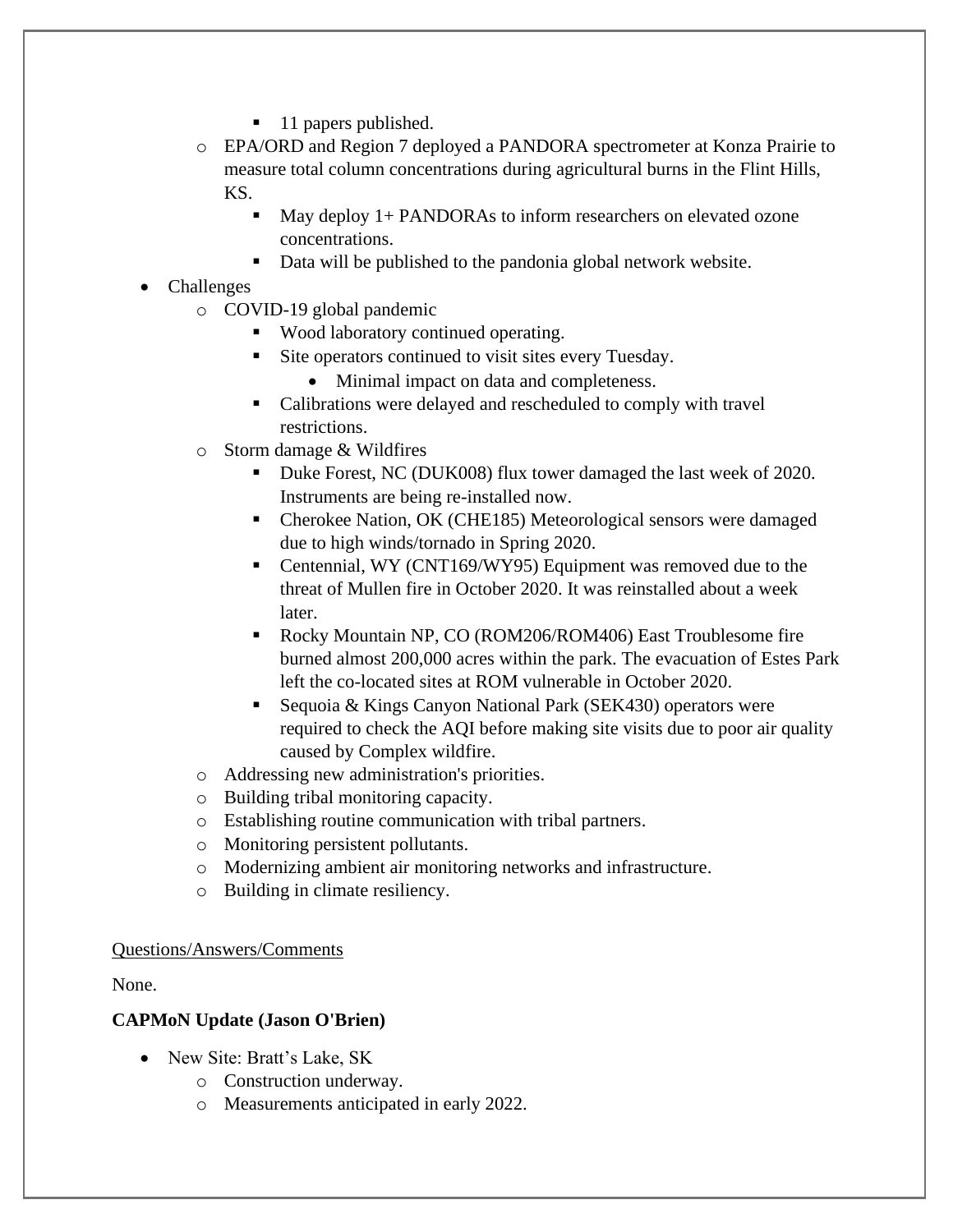- Laboratory Accomplishments
	- o Sent out all sampling media to all sites.
	- o 25,000+ samples awaiting analysis.
	- o Got caught up on data reporting, training, and updating SOP's.
	- o Special assignments for Lab staff.
	- o IM/IT development of CAPMoN Lab applications, and e-SHF.
	- o Drafted plan for special study to access stability of backlogged samples.
	- o Performed workplace planning.
- Working on a LIMS-type Lab application.
- Field Accomplishments
	- o Maintained instruments in field.
	- o Updating SOP's.
	- o CAPMoN infrastructure projects.
	- o Training courses.
	- o VINS precipitation sample bag issues.
	- o CAPMoN site status board.
	- o Modification to field operations Lab for COVID-19 safety.
	- o Ozone remote audit procedures.
- New Instrumentation
	- o Field
		- Continuous  $PM_{2.5}$  with temperature-controlled enclosure (March 2020).
		- D400 upgrades (actuator covers/actuator testing).
	- o Lab
		- $\blacksquare$  New FIA (NH<sub>4</sub> and TN) March 2021.
		- New ICP (metals) awaiting approval.
- Return to the workplace: work currently on hold due to COVID-19.
- Recent publication: "Inorganic chemical components in precipitation in the Eastern U.S. and Eastern Canada 1989-2016: temporal and regional trends of wet concentration and wet deposition from the NADP and CAPMoN measurements".
- CAPMoN data can be accessed at: [https://open.canada.ca/en/open-data,](https://open.canada.ca/en/open-data) search CAPMoN.

- 14:54:53 From Greg Wetherbee : Jason: If you guys are looking for an important activity to accomplish during lockdown, I have one, and I can help. We need to write another paper on the NADP/CAPMoN co-located site data comparisons at PA15 and Friehligsburg. Sorois,Vet, and Lamb did the first one, then I published a follow-up (2011?), and now it's your turn again! Kidding, of course, but you could take the lead on that. First task is to turn the event-based CAPMoN data into weekly data for comparison to NADP. Just an idea!
- 14:57:29 From Amanda Cole: Greg, you and I should talk about that soon!
- 14:57:29 From Camille Danielson: What brand of FIA did you get Jason?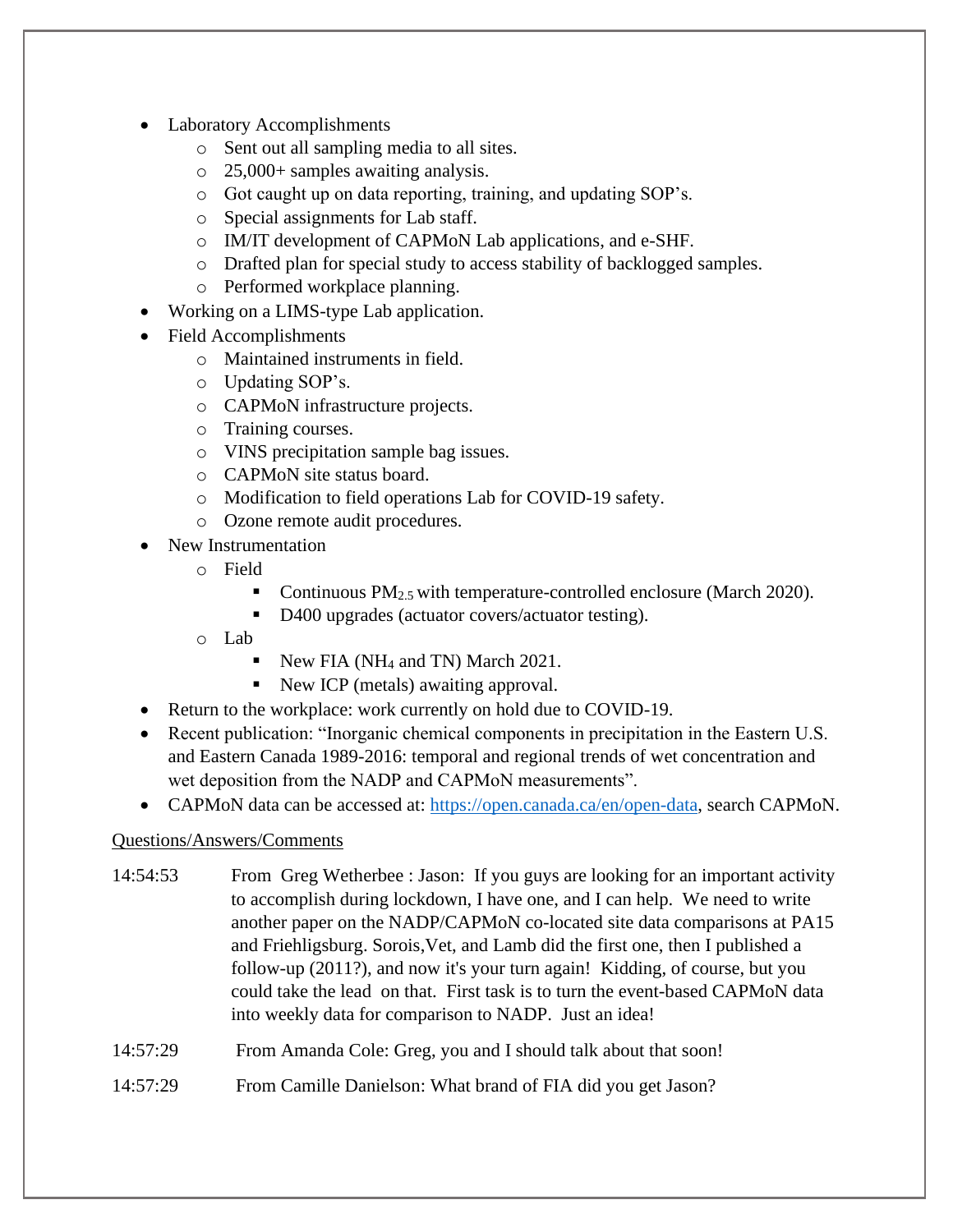- 14:58:00 From Cheryl Sue: we got the FIA lab flex
- 14:58:46 From Cheryl Sue: we haven't done comparisons yet but will share after done
- 14:59:38 From Camille Danielson: That would be great to see and to hear how you like it - did you have Lachat before?
- 15:00:00 From Cheryl Sue : yes we had Lachat.

#### **USGS NGWOS Update (Mike McHale)**

• Tabled until Friday at NOS. See NOS notes.

#### Questions/Answers/Comments

#### **Status of Methylmercury Measurements (Camille Danielson/Martin Shafer)**

- Methylmercury is analyzed from composite samples from seven MDN sites.
- Composites are collected monthly.
- When composite is complete, samples are distilled according to EPA1630.
- After distillation, samples are analyzed on a Tekran 2700. Maximum volume that may be analyzed is 30 mL.
- Of the 6,197 taken between 1996 and 2015, only 76 samples had concentrations  $\geq 0.33$ ng/L…no contamination or debris, QR=A or B.
- Since WSLH started analysis of methylmercury samples in precipitation:
	- o 122 samples analyzed.
	- o Only 4 of the 122 samples were above the detection limit of 0.1 ng/L.
		- All were  $< 0.2$  ng/L (LOQ=0.33 ng/L).
		- In 3 samples, at least one component of the composite was given a debris note.
		- The one sample with no debris note was measured at 0.10 ng/L.
	- o 27 composite samples were created and tracked that ultimately contained insufficient volume (<30 mL) to be analyzed.
- Methylmercury in precipitation is largely not detectable. When detectable, it is challenging to determine if the methylmercury was:
	- o Deposited as methylmercury or,
	- o Contaminated by mishandling, debris, insects, etc.
- In either case, biotic alkylation of inorganic mercury in the environment after deposition should quickly outpace direct deposition of methylmercury.
- Proposals from WSLH:
	- o Discontinue analysis of methylmercury in precipitation except for special projects. The method will be maintained by WSLH to support surface water monitoring programs.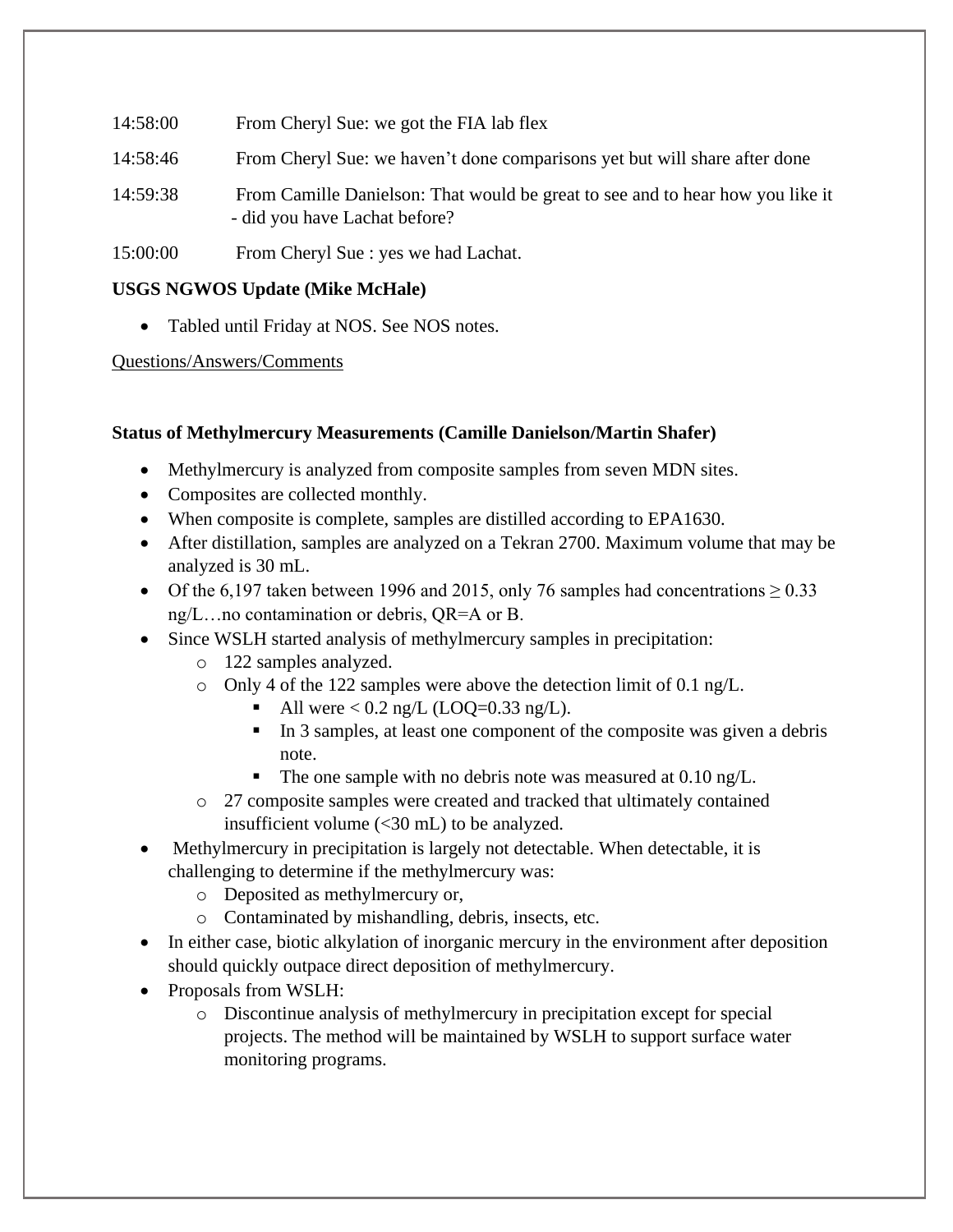o Stop composting samples. Methylmercury will be analyzed from individual samples with a volume greater than 200 mL (aliquot collected before bromination for total Hg). This could either include or exclude debris/contamination samples.

# Questions/Answers/Comments

| 15:12:29 | From Sandy Steffen: sorry my computer doesn't like zoom. While I am not a<br>water expert I am an analytical chemist and this is not good.                                                                                                                                                                                            |
|----------|---------------------------------------------------------------------------------------------------------------------------------------------------------------------------------------------------------------------------------------------------------------------------------------------------------------------------------------|
| 15:12:55 | From Sandy Steffen: I think a full sample once every month or 2 months should<br>be started to see how the numbers change.                                                                                                                                                                                                            |
| 15:13:13 | From Sandy Steffen: If there is little change then I would stop measuring.                                                                                                                                                                                                                                                            |
| 15:14:52 | From Sandy Steffen: I just don't like cutting things off right away and logically<br>seeing what the real issue is. We likely know that there is no MeHg there but<br>prove it to yourself.                                                                                                                                           |
| 15:15:53 | From Sandy Steffen: Yes its worth it to discuss to MELD but maybe collect this<br>other info first before you bring it to the experts in the fall?                                                                                                                                                                                    |
| 15:16:27 | From Sandy Steffen: I think he is on holidays.                                                                                                                                                                                                                                                                                        |
| 15:16:39 | From john offenberg : Is it safe to assume that the MeHg effort was initiated<br>without a 'threshold in order to continue' built in? Is it too much of a revisionist<br>history approach to make that determination now?                                                                                                             |
| 15:19:21 | From Sandy Steffen: I agree with Jamie, but I would start with the idea of doing<br>MeHg samples only for a few times (non-composite samples) before you bring it<br>to MELD. Is there a huge rush to decide now?                                                                                                                     |
| 15:19:51 | From Sandy Steffen: I am here because Greg mentioned it butI can't speak for<br>others.                                                                                                                                                                                                                                               |
| 15:22:08 | From Douglas Burns: So organize a small meeting under the MELD umbrella to<br>discuss MeHg in precipitation and try to get participation by a group of key<br>scientists? Makes sense to me.                                                                                                                                          |
| 15:22:24 | From Ryan McCammon: I agree with Doug.                                                                                                                                                                                                                                                                                                |
| 15:25:06 | From Joshua Ray: I operate the NJ MDN site only, I don't actually look at the<br>data, but I will be passing on this information on to our air monitoring director                                                                                                                                                                    |
| 15:26:01 | From John Offenberg : I agree w/ Jamie's comments on the distinction between<br>an ability to measure vs importance, and wonder if a quantitative criteria for<br>'deciding how to proceed / or stop' should be determined prior to any switch from<br>compositing to non-composited or other possibilities that might be considered. |
| 15:27:34 | From Ryan McCammon: Greg has a good point: if nobody's using the data, then<br>let's get some sites in the west to fill-in the gaps.                                                                                                                                                                                                  |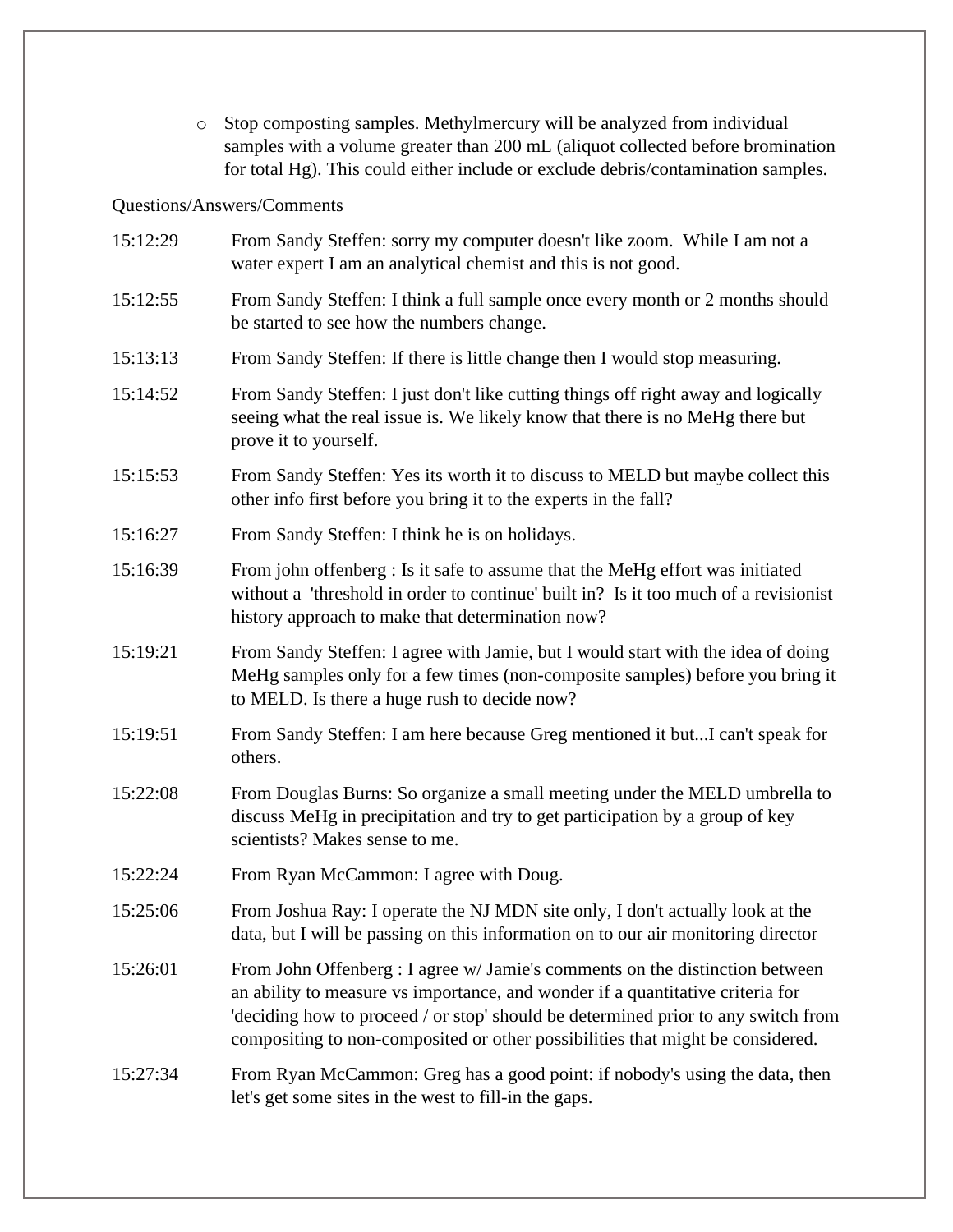- 15:30:02 From Ryan McCammon: Good to know about the Minnesota details. I've changed my mind :)
- 15:30:08 From Sandy Steffen: I think this is the hail mary toss to assess if the data is worth pursuing but i think its worth it to convince ourselves by tying the noncomposite samples and make this an issues at MELD in the fall
- CD: Let's try option 2 first, then circle back. KM: agreed.

DG: Go back to State of Minnesota and present this issue to them to see what they want to do (since they are paying for most of the sites).

HAL Lab manager (Christa Dahman): Stop compositing on all Minnesota sites. KM: Report out results at Fall meeting.

# **Virtual CAL, HAL, and PO Audits (Richard Tanabe/Greg Wetherbee)**

- CAL, HAL, and PO are supposed to be reviewed every three years.
- CAL and HAL are overdue to be thoroughly reviewed per NADP requirements.
- PO has not been reviewed since move to WSLH.
- Combined CAL/HAL reviews planned for September 2021.
- Progress to date:
	- o Guidelines for Virtual Lab Reviews have been drafted, and should receive QAAG approval soon.
	- o Review Team
		- Greg Wetherbee (USGS) Lead, QA/QC
		- Cheryl Sue (ECCC) Analytical operations, QA/QC
		- Tim Sharac (EPA) HAL and AMNet
		- $\blacksquare$  Melissa Puchalski (EPA) AMoN
		- Emmi Felker-Quinn (NPS) Nominated for Hg Litterfall Network
		- $\blacksquare$  Chris Rogers (Wood) IT
	- o Facilitators
		- Richard Tanabe (PO/NED)
		- Camille Danielson (CAL)
- Scope
	- o Are laboratory activities appropriate and effective?
	- o Are laboratory activities documented in the laboratory QAP and SOP's?
	- o Do laboratory practices comply with the QAP and SOP's?
	- o Do laboratory practices ensure data quality consistent with the expectations of the NADP?
- Records to be reviewed:
	- o QMP and SOP's.
	- o Quality Assurance reports.
	- o Training records.
	- o Internal review reports/finding.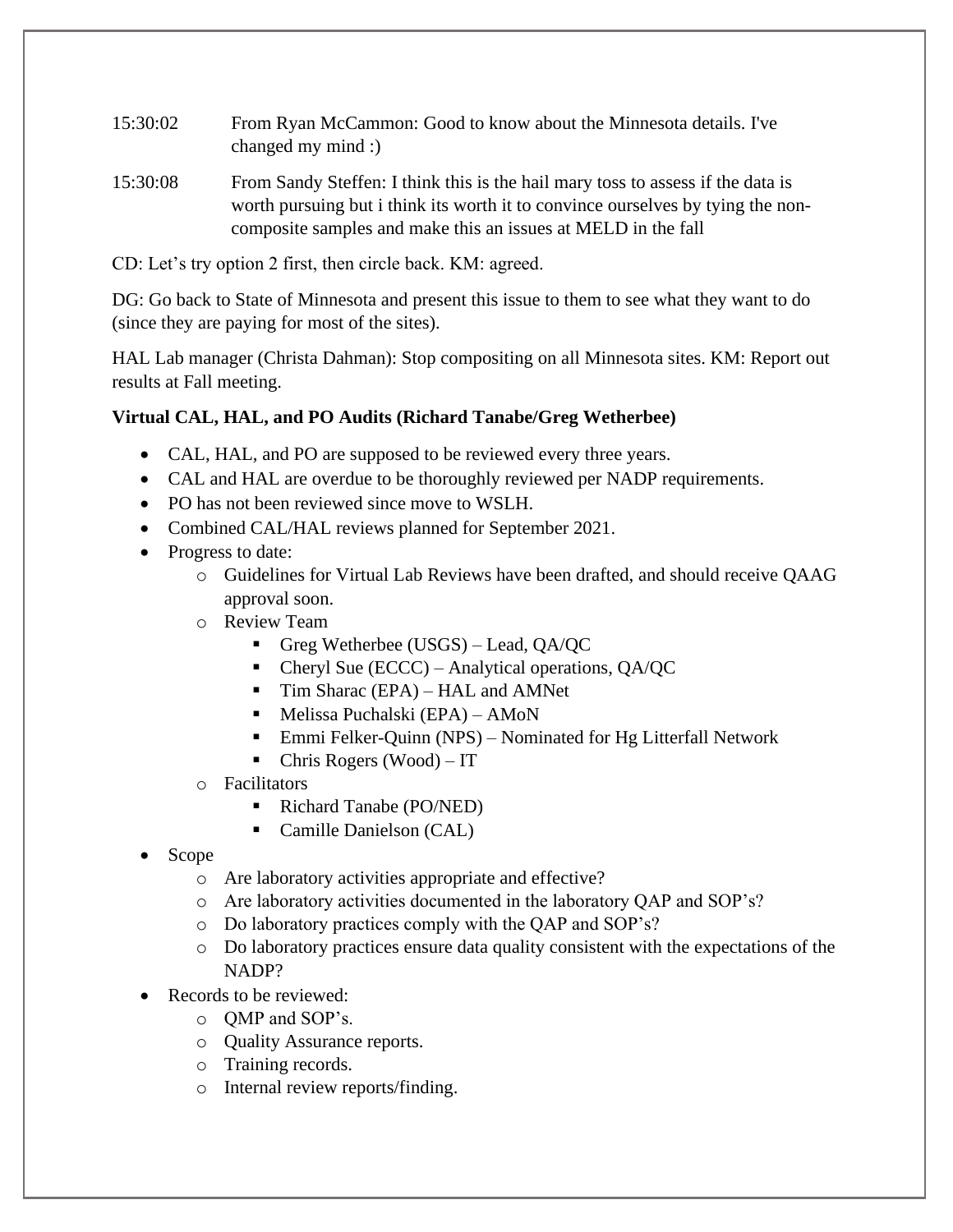- o Health and Safety documentation.
- o Primary focus:
	- Analytical data records and scanned logbook pages for Review Teamselected sample analyses.
	- Field data/sample login forms (e.g., FORF's and MOF's).
- o Other relevant documentation for specific issues.
- Timeline for Virtual Laboratory Reviews: from early August 2021 to presenting results to QAAG and NOS at the Fall 2021 meeting.

CW: Why isn't the PO being reviewed as well? GW: There's too much to do all at once. Need to do the PO review with people are more advanced in management (different skills/angles) for doing a PO review.

# **Fall Meeting 2021 and Science Symposium (John Walker)**

• As of  $7/20/2021$ , both will be virtual. See John's July  $20<sup>th</sup>$  email.

# **Spring Meeting 2022 (Ryan McCammon)**

- April 18-22, 2022, at The Concourse Hotel.
- Hybrid virtual/in-person meeting.
- Deadline for reservations: March 20, 2022.
- Do we need to reevaluate how we conduct our meeting (i.e. streamline our efforts)?

# Questions/Answers/Comments

DS: Disagrees somewhat with suggestion. We have more time to devote to NADP science working groups meeting in the Spring as opposed to Fall. Agree that we have too many duplicate presentations.

WL: Coordination between the NOS chair and the other subcommittee chairs.

RT: We should send subcommittee draft agendas out the Google/NADP "Announce" email list and potentially reach more people rather than having them drilldown on the NADP website for those agendas.

RG: Cut back on the science committees report out at Joint. Could just talk about topics that weren't talked about in subcommittees.

CR: Past Chair tasked with providing (per the Gov Handbook) coordination of meeting agendas for the science committees and subcommittees. We just need determine how to implement this.

DG: We could add an additional room for a third competing subcommittee or could meet at night.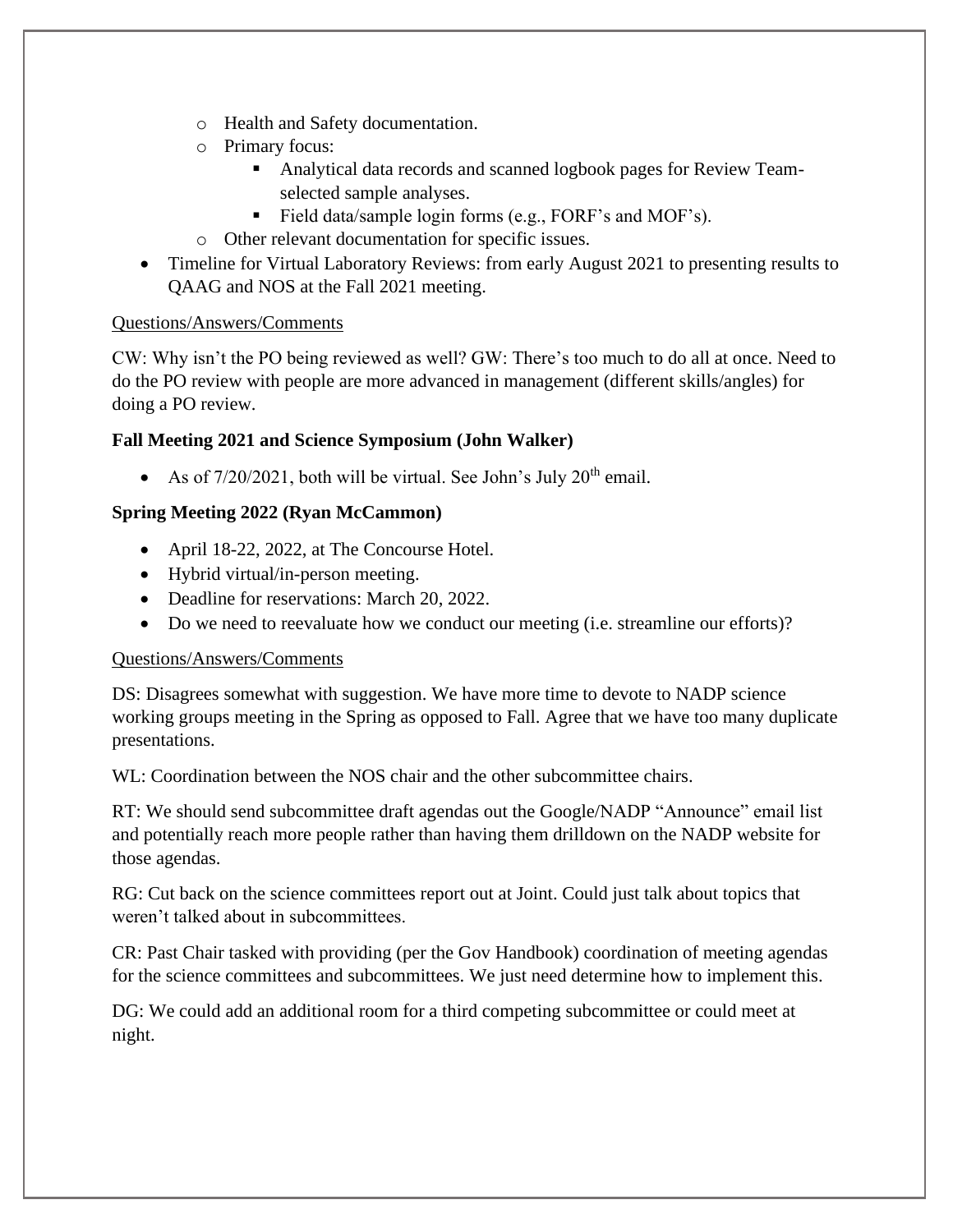KM: We have many more subcommittees now. So, it takes longer to report out in Joint. Need to determine how many people don't attend EC meetings and look for that summary at the end of Joint. If that audience does not exist, then report out could be done EC.

RT: With new website coming, we can post report outs faster.

CC: Couldn't we just mention motions in Joint? GW: Likes idea.

CD: Should we combine agendas into a single day's agenda with breakouts listed in time order.

DS: Why is NOS and Joint split?

RM: Just have NOS in one day.

RT: Have Joint earlier in the week.

CD: Distinguish updates/science presentation/some topic requiring discussion.

Ad-hoc subcommittee to determine Spring 2022 block agenda. RT, MO, SI, and CD.

| 15:51:18 | From Nathaniel Javid: The spring 2022 contract is not finalized but in the works<br>and we have the space reserved                                                                                                                                                                        |
|----------|-------------------------------------------------------------------------------------------------------------------------------------------------------------------------------------------------------------------------------------------------------------------------------------------|
| 15:54:40 | From Jamie Schauer: April 22, 2022 is Earth Day - We should try to have some<br>event at the meeting to honor Earth Day                                                                                                                                                                   |
| 15:55:08 | From Douglas Burns: Duplication of presentations is one issue but another is two<br>meetings going on simultaneously, which poses a tough decision for those who<br>are interested in both topics.                                                                                        |
| 15:56:36 | From Mark Olson: We clearly need more time in NOS than the 4 hours dedicated<br>this year.                                                                                                                                                                                                |
| 15:57:17 | From Melissa Puchalski: since there are fewer overlapping meetings, it might not<br>be necessary to do the subcommittee reports in joint                                                                                                                                                  |
| 15:58:49 | From Eric Hebert : and motions                                                                                                                                                                                                                                                            |
| 16:00:17 | From Alexander Nyhus : I think it is important to keep the interest of scientific<br>research, as it keeps the interest of site operators and those who want to invest in<br>NADP collection. Also unless redundancy is needed, it would be best to keep<br>topics specific and separate. |
| 16:03:04 | From Mark Olson: Agree subcommittee reports should not be in both Joint and<br>Exec                                                                                                                                                                                                       |
| 16:06:21 | From Eric Hebert : topics by subject not committee?                                                                                                                                                                                                                                       |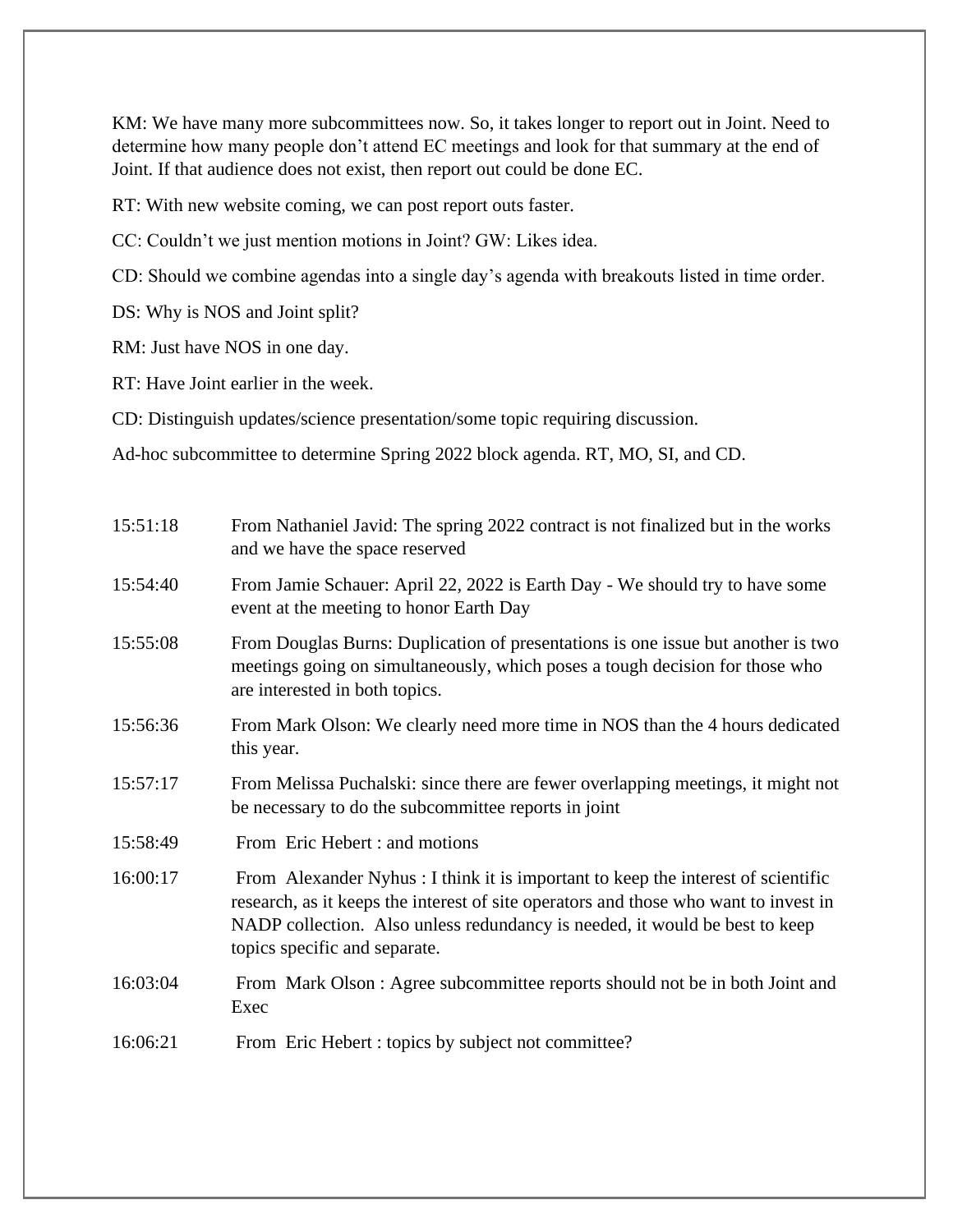16:09:06 From Andrew Johnson - Maine DEP : Another way to get at the same point Kristi made about Joint vs. EC participants, is how many EC members haven't already been present at Joint, except for maybe Dave Beuler (sp?)?

# **Final Discussion/Questions/Wrap-up (Winston Luke)**

None. Ran out of time. There was no motion to adjourn.

# **Attendee List**

| Name (Original Name)       | User Email                    |
|----------------------------|-------------------------------|
| David Gay                  | david.gay@slh.wisc.edu        |
| James Hermanson - WSLH OIS | james.hermanson@wisc.edu      |
| Eric Hebert                | eric.hebert@ee-ms.com         |
| <b>Russ Bullock</b>        | bullock.russell@epa.gov       |
| <b>Winston Luke</b>        | winston.luke@noaa.gov         |
| Greg Wetherbee             | wetherbe@usgs.gov             |
| <b>Richard Tanabe</b>      | richard.tanabe@slh.wisc.edu   |
| Michael Harwood            | mike.harwood@canada.ca        |
| Jamie Schauer              | wslhdirector@slh.wisc.edu     |
| <b>Bob Larson</b>          | robert.larson@slh.wisc.edu    |
| maria jones                | maria.jones@ee-ms.com         |
| <b>Catherine Collins</b>   | catherine_collins@fws.gov     |
| Mark Olson                 | mark.olson@slh.wisc.edu       |
| Katie Blaydes              | katie.blaydes@slh.wisc.edu    |
| Vid Grande                 | vid_rockman@hotmail.com       |
| Ryan McCammon              | rmccammon@blm.gov             |
| John Jansen                | hojoman474@gmail.com          |
| Nathaniel Javid            | nathaniel.javid@slh.wisc.edu  |
| <b>Nichole Davis</b>       | nichole.davis@slh.wisc.edu    |
| Anthony Ward               | anthony.ward@woodplc.com      |
| Rodolfo Sosa               | rodsosa@unam.mx               |
| Andrew Johnson - Maine DEP | apjinme@gmail.com             |
| Alexander Nyhus            | alexander.nyhus@gmail.com     |
| Michael Harwood (ECCC)     | mjharwood@sympatico.ca        |
| Graciela Velasco           | graciela.velasco@icat.unam.mx |
| Melissa Puchalski          | puchalski.melissa@epa.gov     |
| Dana Grabowski             | dana.grabowski@slh.wisc.edu   |
| <b>Trang Huynh</b>         | trang.huynh@canada.ca         |
| Rick Haeuber               | haeuber.richard@epa.gov       |
| Rafael Esteban Antonio     | rafaelead@outlook.com         |
| <b>Greg Beachley</b>       | beachley.gregory@epa.gov      |
| Pablo Sánchez A            | pasa@unam.mx                  |
| Zac Najacht                | zachary.najacht@slh.wisc.edu  |
| Ryan Fulgham               | fulgham.ryan@epa.gov          |
| <b>Erin Pierce</b>         | erin.pierce@slh.wisc.edu      |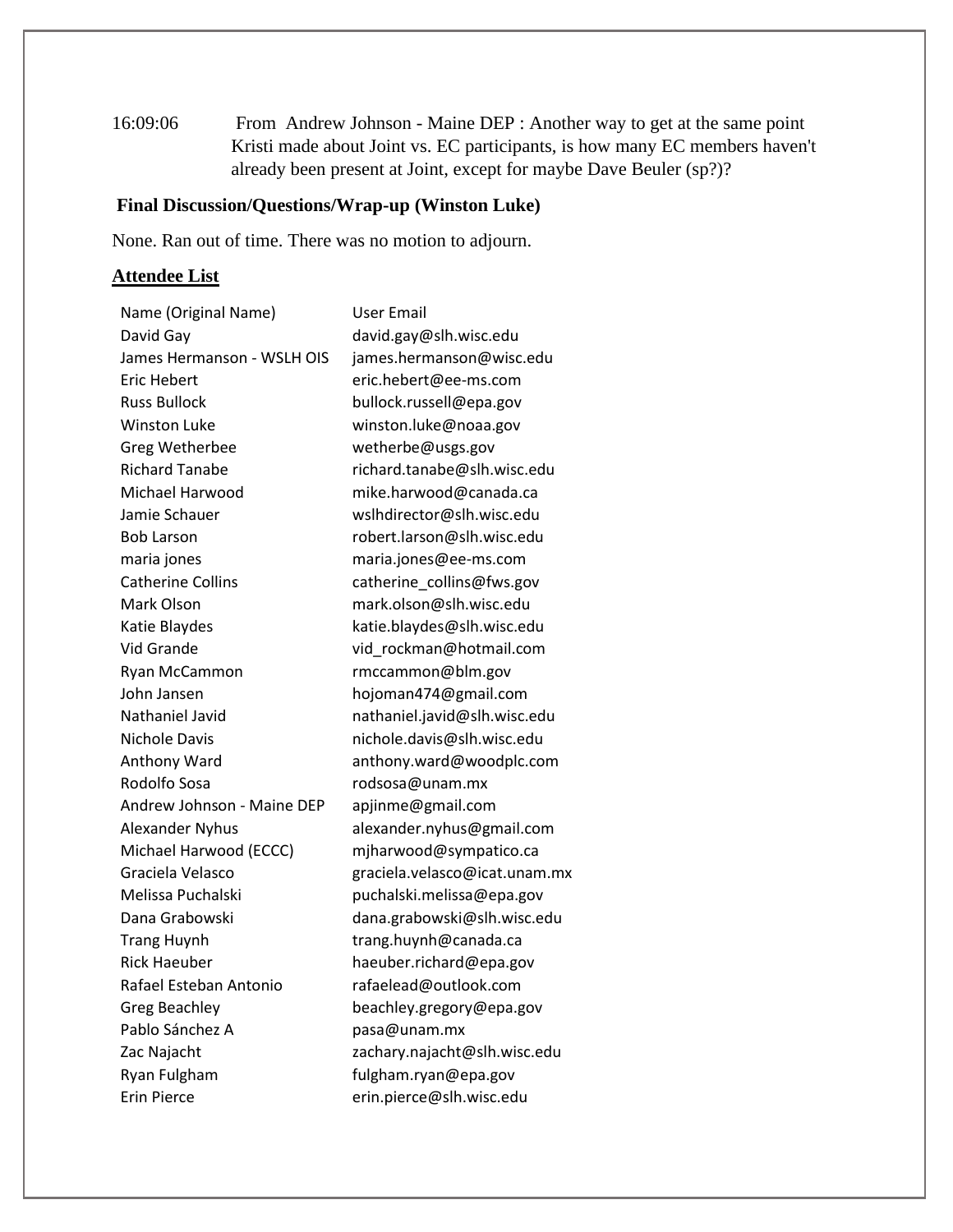Mike McHale **mmchale@usgs.gov** Mary Lynam lynam@umich.edu Douglas Burns daburns@usgs.gov Gilberto Fuentes Garcia fuenbeto@icloud.com Naomi Tam naomi.tam@gov.ab.ca Theresa Crimmins theresa@usanpn.org Mark Sather sather.mark@epa.gov Kristi Morris **Kristi** morris@nps.gov Martin Shafer mmshafer@wisc.edu Kenny Yan kenny.yan@canada.ca John Walker Walker walker.johnt@epa.gov Cheryl Sue cheryl.sue@canada.ca Linda Geiser **linda.geiser@usda.gov** Taylor Macy macy.taylor@epa.gov Holly VerMeulen hhaber@vols.utk.edu Jason Lynch lynch.jason@epa.gov Sarah Benish benish.sarah@epa.gov

Timothy Sharac sharac.timothy@epa.gov April Hathcoat april-hathcoat@cherokee.org Eric Uram eric.uram@slh.wisc.edu Kristopher Novak novak.kristopher@epa.gov Nate Lepak nate.lepak@slh.wisc.edu Christopher Rogers christopher.rogers@woodplc.com Mike Bell michael\_d\_bell@nps.gov Kevin Mishoe kevin.mishoe@woodplc.com Na Zhang na.zhang@slh.wisc.edu James Kuchta james.kuchta@canada.ca Amanda Cole amanda.cole@canada.ca Emmi Felker-Quinn emmi\_felker-quinn@nps.gov Katelynd Sandusky katelynd.sandusky@woodplc.com Selma Isil selma.isil@woodplc.com Ralph Perron ralph.perron@usda.gov Larry Scrapper larry-scrapper@cherokee.org john offenberg offenberg.john@epa.gov Marcus Stewart marcus.stewart@woodplc.com Jeff Herrick herrick.jeffrey@epa.gov David Schmeltz schmeltz.david@epa.gov Colleen Flanagan Pritz colleen\_flanagan\_pritz@nps.gov Jason O'Brien jason.obrien2@canada.ca Kulbir Banwait **Kulbir.banwait@canada.ca** Diane Bertok diane.bertok@nyserda.ny.gov Donna Schwede schwede.donna@epa.gov Kirsten Widmayer kirsten.widmayer@slh.wisc.edu colin kelly colin.kelly@slh.wisc.edu Hillaire Walters **hillaire.walters2@canada.ca**